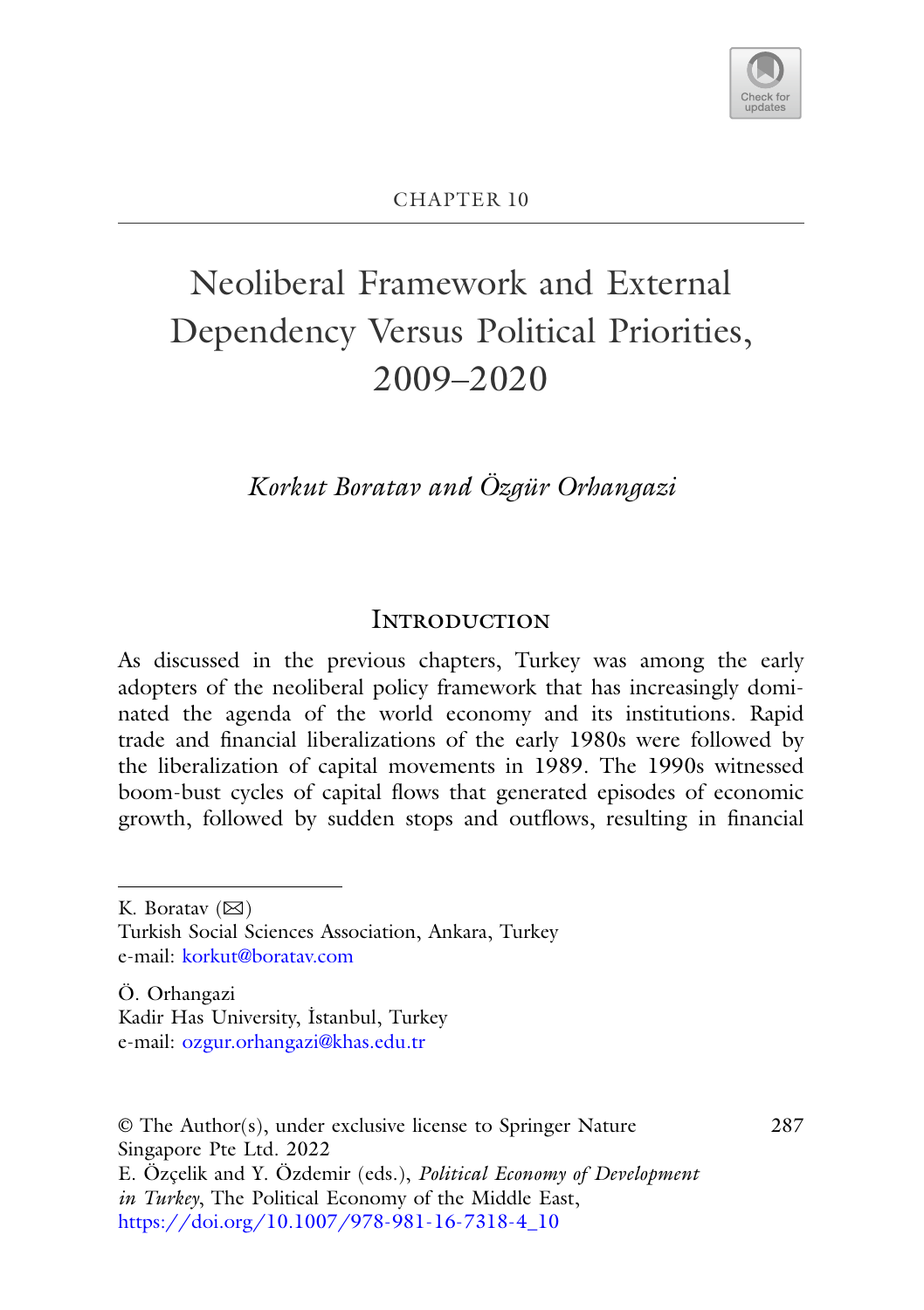and economic crises. The poor design of the IMF-directed stabilization program implemented in 2000 led to another recurrence of such a cycle and resulted in a deep crisis in 2001. This crisis was followed by a series of structural and institutional reforms, still under the guidance of the IMF. The macroeconomic framework of the program reflected the global orthodoxy of Central Bank independence, inflation targeting, contractionary fiscal policy with primary budget surpluses and floating exchange rates. The program aimed to stabilize the economy through a mix of high interest rates and overvalued exchange rates. A widespread privatization program was accompanied by a series of deregulations aiming to diffuse "marketization" through all areas of socioeconomic life.

This extensive deregulation program, widespread privatizations, high interest rates, and an exchange rate policy allowing the Turkish lira to appreciate, coincided with an increase in global liquidity in the 2000s and resulted in accelerated foreign-capital inflows. While higher interest rates attracted short-term capital inflows, privatizations and deregulations in many sectors brought an increase in foreign direct investment. Adherence to the IMF's structural reform program further increased international finance capital's interest in Turkey. Capital inflows both supported economic growth and allowed the Central Bank to bring inflation down by keeping the Turkish lira overvalued. The Justice and Development Party (JDP) that came to power toward the end of 2002 continued to follow these policies to the letter. In fact, the JDP's adoption and implementation of the program were rewarded by the IMF in May 2005 with a new and exceptional credit line of 10 billion dollars, explicitly intended to provide "political capital" to the JDP for the 2007 elections (Boratav, [2018:](#page-26-0) 248; IMF, [2005:](#page-26-1) 75).

This pattern continued from 2002 to 2008, until the sudden stop of inflows and the decline in export revenues due to the global financial crisis sent the economy into a sharp recession. Yet, the quantitative easing (QE) policies of the US Federal Reserve System (Fed) and the European Central Bank (ECB) created an unprecedented expansion of liquidity in global financial markets, leading to renewed capital inflows to Turkey and similar economies (Akyüz, [2015\)](#page-25-0). To take advantage of this increase in global liquidity, the Turkish government relaxed regulations that prevented non-financial firms with no export revenues from borrowing in foreign currency and the Central Bank initiated a reserve option mechanism allowing domestic banks to borrow from international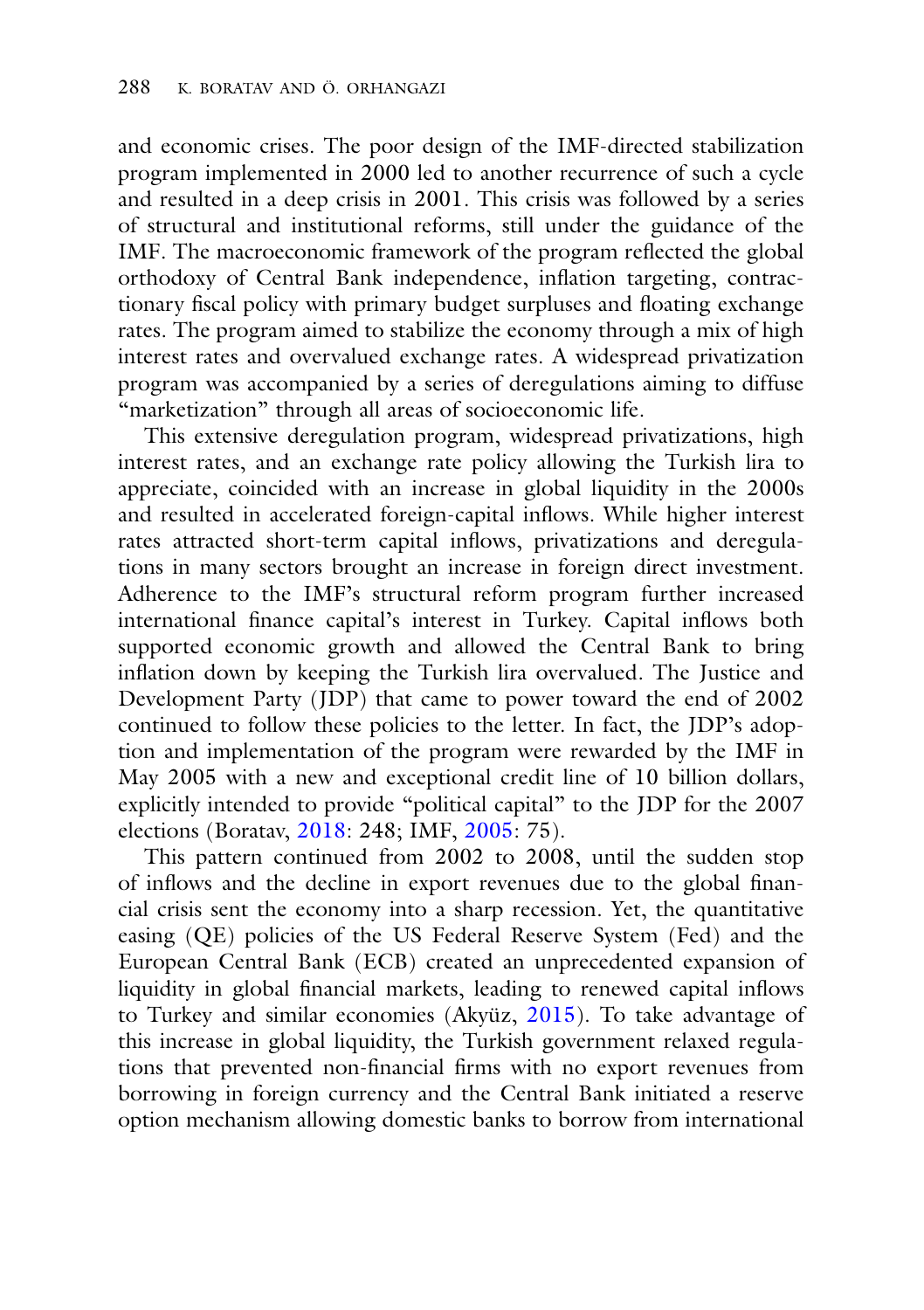banks at low interest rates and use them for credit expansion and for their required reserves.

While signs of fragilities began to surface starting in the mid-2010s, sudden capital outflows in 2018 led to a currency crisis followed by a recession into 2019. The renewal of capital inflows, albeit at relatively much lower levels, together with increased public spending and government's push for a credit expansion helped the economy recover slowly toward the end of 2019. Yet, the accumulated fragilities persisted, and Turkey was faced with the negative demand and supply shocks of the Covid-19 pandemic with a fragile economy trying to recover. Rapid capital outflows from the "developing and emerging economies," including Turkey worsened the situation and brought the economy that was already hit by the pandemic's negative economic shocks to the brink of a balance-of-payments crisis toward the end of 2020.

We start by depicting the global context in the next section and provide a brief overview of the period. After this overview, we first analyze the developments in external balances and then domestic macroeconomic dynamics in detail, before moving onto a discussion of the period from the 2018 currency crisis to the 2020 Covid-19 shock. In the last section, we provide concluding remarks on the political economy of Turkey in this period.

### Overview of the Period

The financial crisis that originated in the US subprime mortgage markets in 2008 spread quickly to the rest of the financial markets and the US economy, and from there to the rest of the world. Complicated derivative products were effective in the rapid spread of the crisis to the US and world financial system. The earlier signs of the crisis appeared in the subprime mortgage markets in 2007. In March 2008, the large US investment bank Bear Stearns declared bankruptcy and in July, the Federal Deposit Insurance Company had to take over IndyMac bank. The September of 2008 witnessed a series of bankruptcies of large banks and financial institutions, including the US-government-sponsored Fannie Mae and Freddie Mac that backed mortgage credits. As the financial markets froze, the fear of a systemic collapse led to a series of rescue operations organized by the US Treasury and the Fed, resulting in the largest bailout operation in history, despite the prevailing pro-market rhetoric. Especially after the collapse of the Lehman Brothers, the fear of a systemic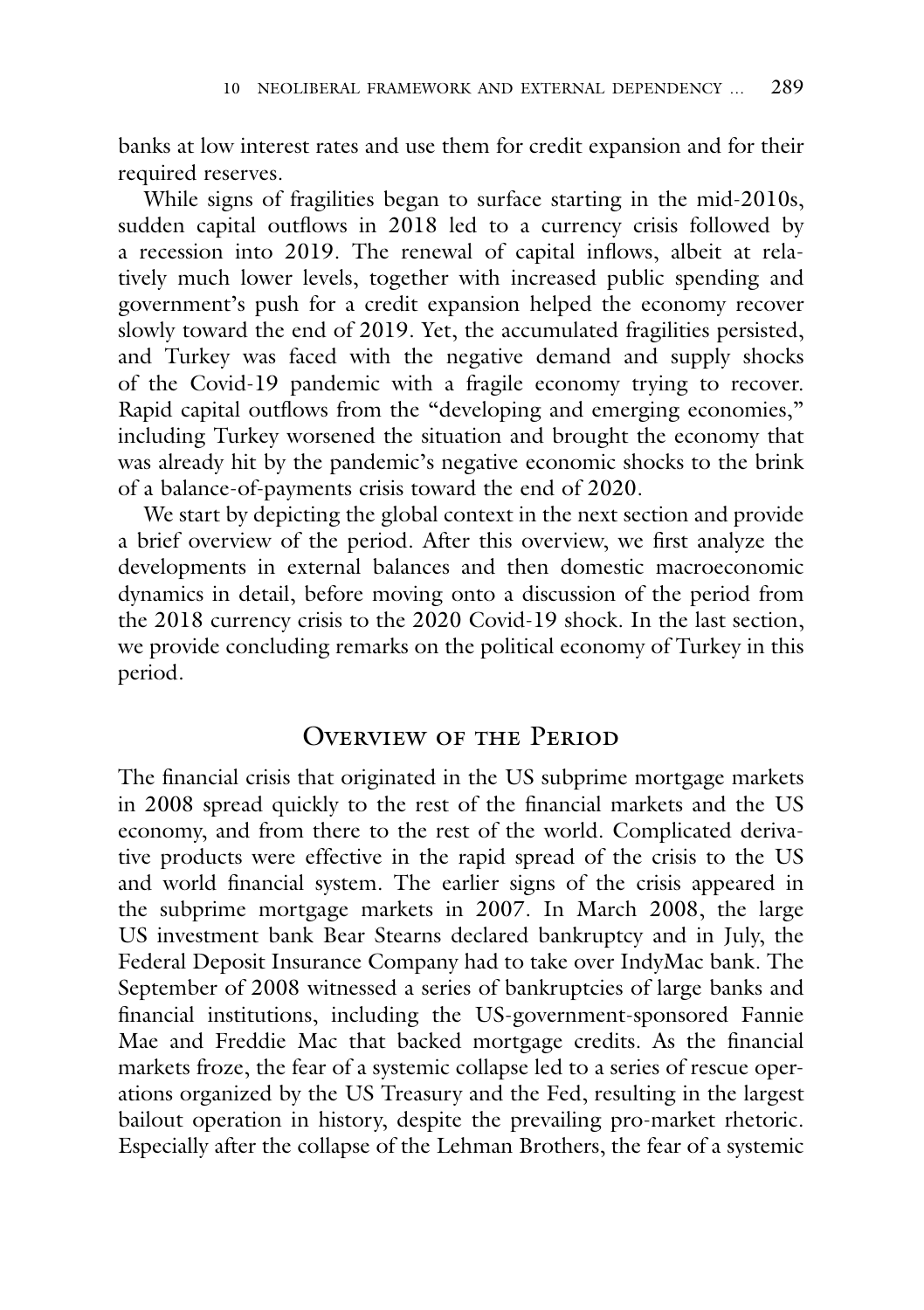collapse led the US Treasury and the Fed to intervene and organize the takeover of Merrill Lynch by the Bank of America. The insolvency of the American Insurance Group (AIG)—the insurer of the financial system required yet another massive bailout by the US government (Hein et al., [2015;](#page-26-2) Orhangazi, [2015;](#page-27-0) Wolfson & Epstein, [2013\)](#page-27-1).

It was quickly realized that the US and the world economy were faced with the deepest crisis since 1929. The US Congress approved a Troubled Assets Relief Program (TARP) to be run by the US Treasury and assigned 760 billion dollars to that purpose. At the beginning of 2009, the new Obama administration enacted the American Recovery and Reinvestment Act (ARRA), which included various government spending items as well as tax incentives amounting to 800 billion dollars. On the other hand, the Fed, after decreasing the interest rate all the way down to near zero, began a QE program with the aim of purchasing troubled assets held by the banks to stabilize the financial system and to support economic growth by decreasing long-term interest rates in order to spur investment and consumption. The Fed's balance sheet shows that the total amount of QE from late 2008 to early 2014 reached around 3.5 trillion dollars. As the financial crisis spread to the rest of the world, central banks of the United Kingdom, Europe and Japan have also brought interest rates down and began implementing similar QE policies. The sum of total liquidity injected to the world financial markets is estimated to be somewhere between 10 and 15 trillion dollars (Caldentey, [2017\)](#page-26-3).

This unprecedented expansion of global liquidity generated booms in financial asset prices of the advanced economies and started a new cycle of capital flows to "emerging economies" as finance capital sought higher yields as compared to the near-zero interest rates at the center. Furthermore, both banks and non-financial corporations in "emerging economies" began increasing their external borrowing to take advantage of the near-zero interest rates in the advanced economies. As Akyüz [\(2012,](#page-25-1) [2015\)](#page-25-0) depicts in detail, this process resulted in furthering the financial integration of the "emerging economies" to the world economy and resulted in new forms of external vulnerabilities. The capital inflows led to currency appreciations, widening current account deficits, credit expansions and asset price inflation to varying degrees in these economies.

The sudden stop in capital inflows in 2009, together with declining exports due to the global economic slowdown sent the Turkish economy into a recession. Following 2009, similar to the 2003–2007 period, the 2010–2013 period witnessed large foreign-capital inflows, approaching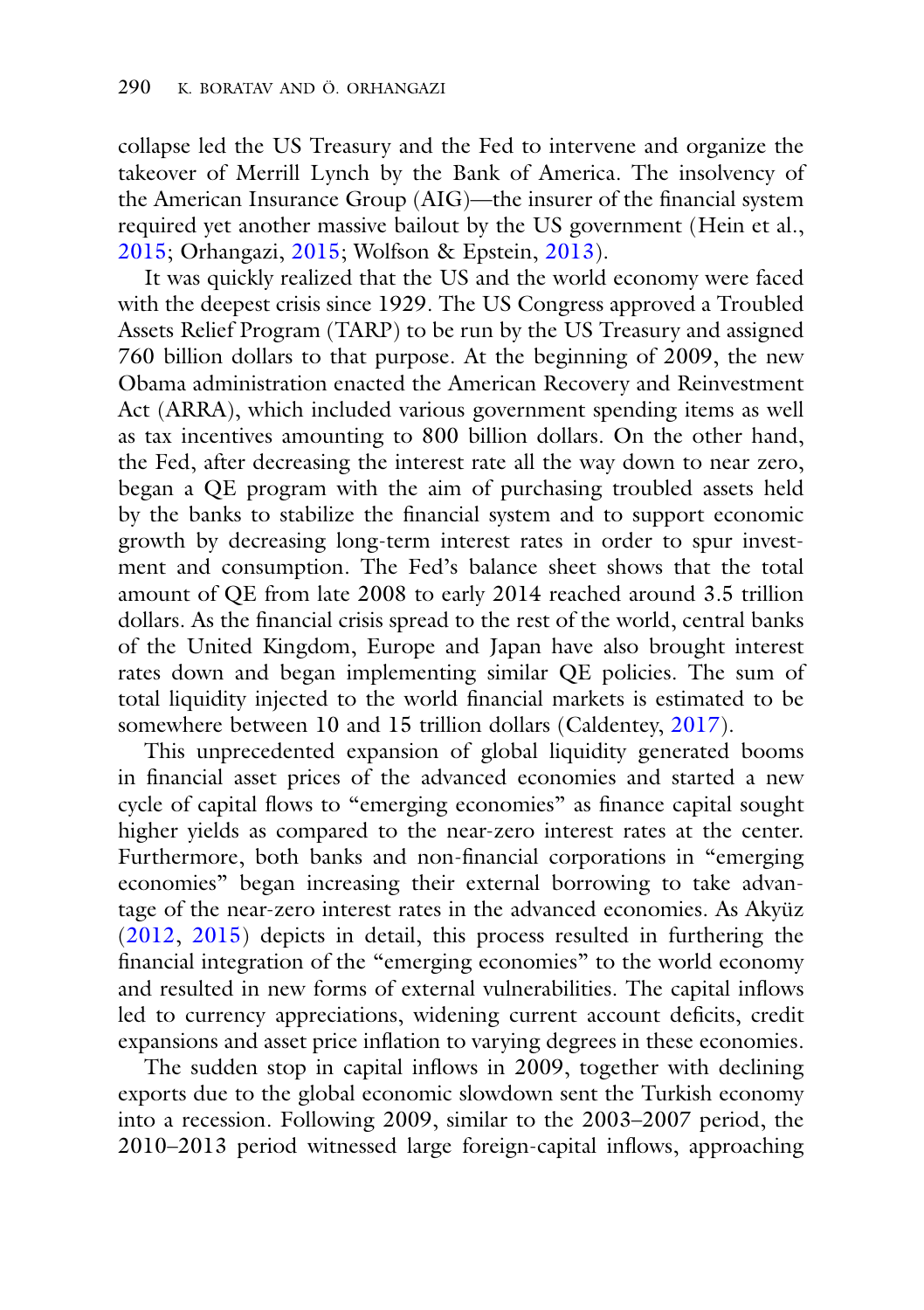to a total of 250 billion dollars in four years. In order to take advantage of the global liquidity and low interest rates, regulations were relaxed to allow non-financial firms with no export revenues to borrow in foreign currency. At the same time, the Central Bank began implementing a reserve option mechanism, allowing domestic banks to use foreign currency as part of their required reserves. Hence, the early 2010s witnessed an increase in the external debt of the private sector, both banks and non-financial corporations, as well as an increase in portfolio flows into the stock and bond markets.

Large volumes of capital inflows allowed the "success story" of the 2000s to continue into the early 2010s with high growth rates, especially as compared to most "emerging economies." In fact, by 2013, Turkey was being presented as an exemplary case by the World Bank: "Turkey's rapid economic and social progress holds many useful lessons for policy makers in other emerging markets and has been an inspiration to reformers, particularly in the Middle East and North Africa" (World Bank, [2013:](#page-27-2) 2).

However, a series of structural imbalances and financial fragilities were accumulating at the same time, complicated by their economic repercussions and incidence of political difficulties facing the JDP. Even in these years, wide current account deficits and unprecedented levels of privatesector external debt were accompanied by a domestic credit expansion, giving a "debt-led" character to growth and generating fragile balance sheets for non-financial firms. The government's almost exclusive focus on a construction-centered growth strategy together with the premature deindustrialization tendencies due to overvalued exchange rates for an extended period generated an unstable growth path, insufficient employment generation and persistent inequalities.

Fed's 2013 "tapering" announcement had a large impact on global financial markets and by the end of 2014 Fed stopped QE, announced its aim to "normalize" its balance sheet and began increasing the interest rates at the end of 2015. As Fig. [10.1](#page-5-0) below shows, capital inflows to Turkey slowed down in this period, from 70.4 billion dollars in 2013 to 51 billion dollars in 2014, and 33 billion dollars in 2015.

As the global liquidity conditions have changed and foreign-capital inflows slowed down in the second half of the 2010s, both external and domestic fragilities together with the JDP's quest for electoral majority at all costs led the government to attempt keeping the rate of economic growth high via a low interest rate policy, which began to jeopardize both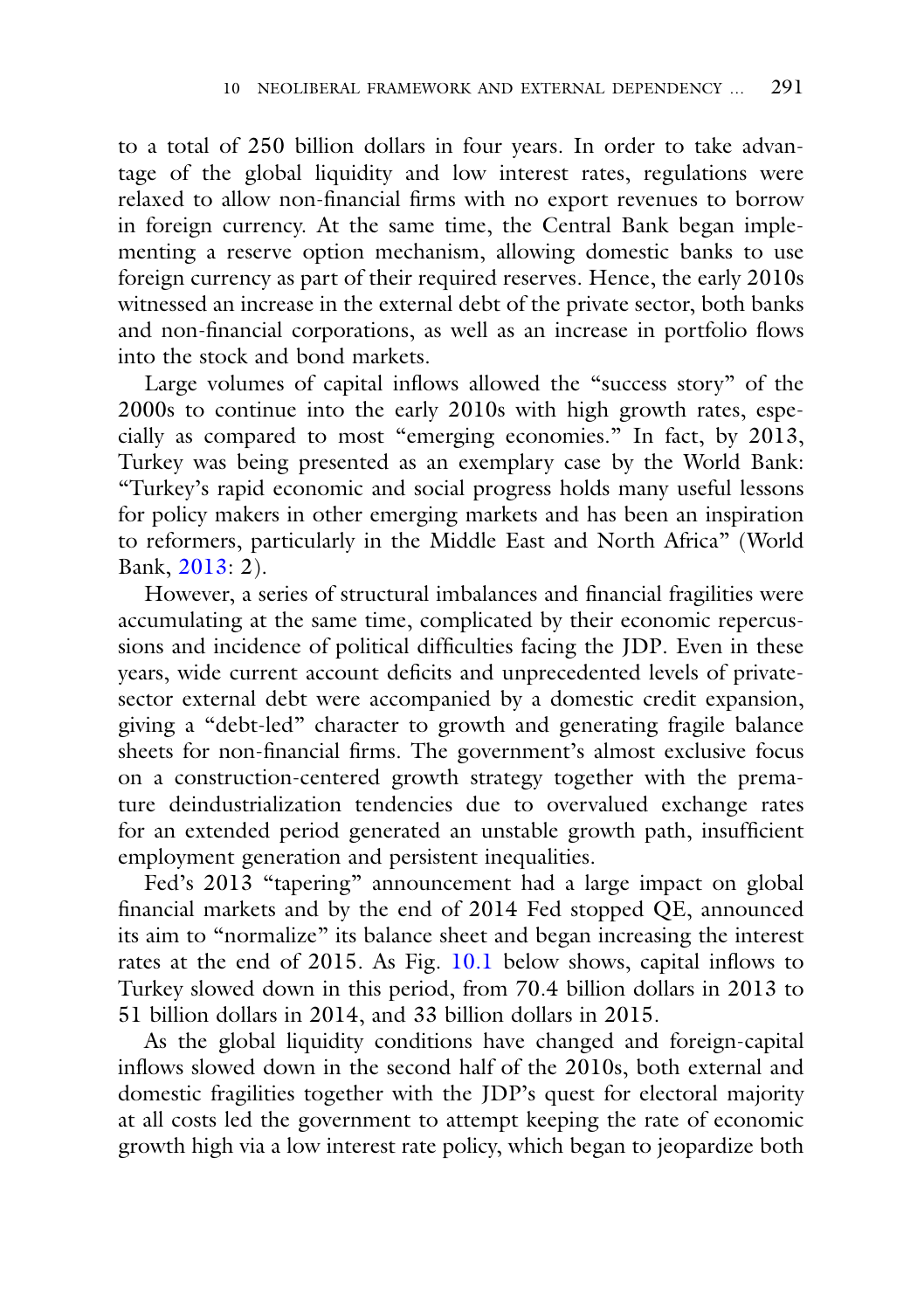<span id="page-5-0"></span>

Fig. 10.1 Foreign capital inflows (% of GDP) and GDP growth rate (%) (Source Authors' own calculations, using Balance of Payments and National Accounts data from the Electronic Data Delivery System of the Central Bank of the **Fig. 10.1** Foreign capital inflows (% of GDP) and GDP growth rate (%) (*Source* Authors' own calculations, using Balance of Payments and National Accounts data from the Electronic Data Delivery System of the Central Bank of the Republic of Turkey [https://evds2.tcmb.gov.tr/index.php]. Accessed on 1 March 2021) Republic of Turkey [[https://evds2.tcmb.gov.tr/index.php\]](https://evds2.tcmb.gov.tr/index.php). Accessed on 1 March 2021)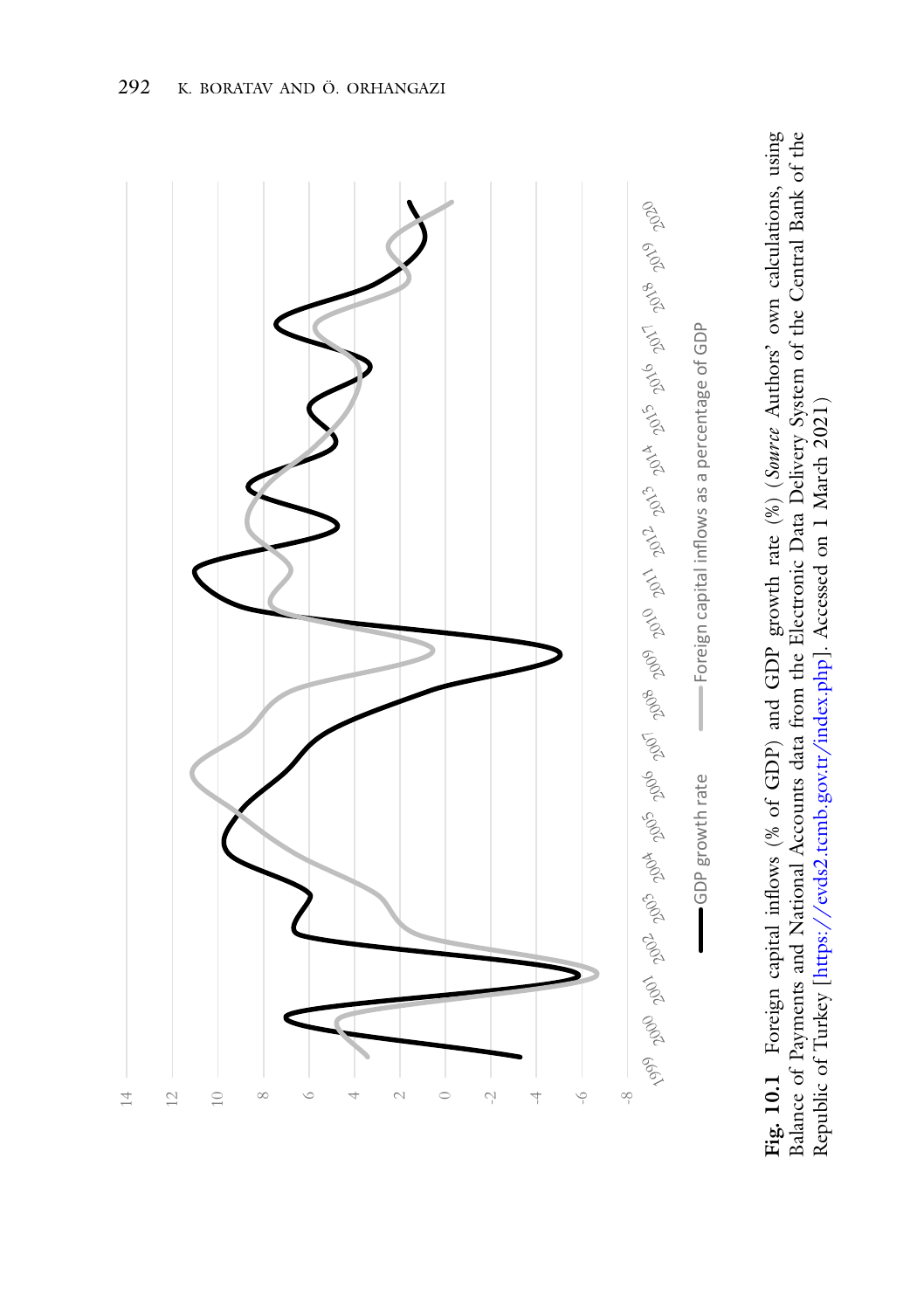the so-called independence of the central bank and its inflation targeting. In fact, President Erdoğan began to argue publicly that inflation itself was the consequence of high interest rates, despite briefings from the governor of the Central Bank, who emphasized that low interest rates would lead to currency depreciation and increased inflationary pressures via the pass-through effects (Başçı, [2015\)](#page-25-2). In 2016, policy interest rates of the central bank were lowered and to ensure economic growth from 2017 onwards, the low interest rate policy was accompanied by various credit support mechanisms, such as the use of the Credit Guarantee Fund (*Kredi Garanti Fonu*), originally established to support small and medium-sized businesses. Credit expansion continued despite increasing debt-repayment problems in the non-financial sector.

The renewal of capital inflows in 2017, amounting to 48.8 billion dollars, helped growth in that year but also resulted in a widened current account deficit and historically high external debt levels. In the face of mounting vulnerabilities, sudden capital outflows triggered by a diplomatic spat between the US and Turkey led to a currency crisis in the summer of 2018 and sent the economy into a recession into 2019.

Economic slowdown together with liquidity problems in some of the financial markets in the US led the Fed to begin decreasing the interest rates again in the second half of 2019 and gave renewed impetus to global liquidity expansion. Turkey began receiving capital inflows again, although at lower levels. These inflows, together with increased public spending and government's push for a credit expansion helped the economy recover toward the end of 2019. Yet, the accumulated fragilities persisted and Turkey was faced with the negative demand and supply shocks of the Covid-19 pandemic with a fragile economy recovering from a recession. In short, as the government attempted to offset the adverse impact of capital-inflow slowdowns and reversals by an enforced credit expansion, it had to confront the external constraint twice, in 2018 and in 2020. In 2020, rapid capital outflows and persistent current account deficits resulted in a rapid depletion of Central Bank reserves and brought the economy to the brink of a balance-of-payments crisis. Following the sharp depreciation of the currency, the Central Bank governor and the Treasury Minister were replaced in November 2020 and the new economic team immediately began monetary tightening while promising austerity policies. This development helped stop capital outflows and started a new cycle of inflows by short-term financial investors, who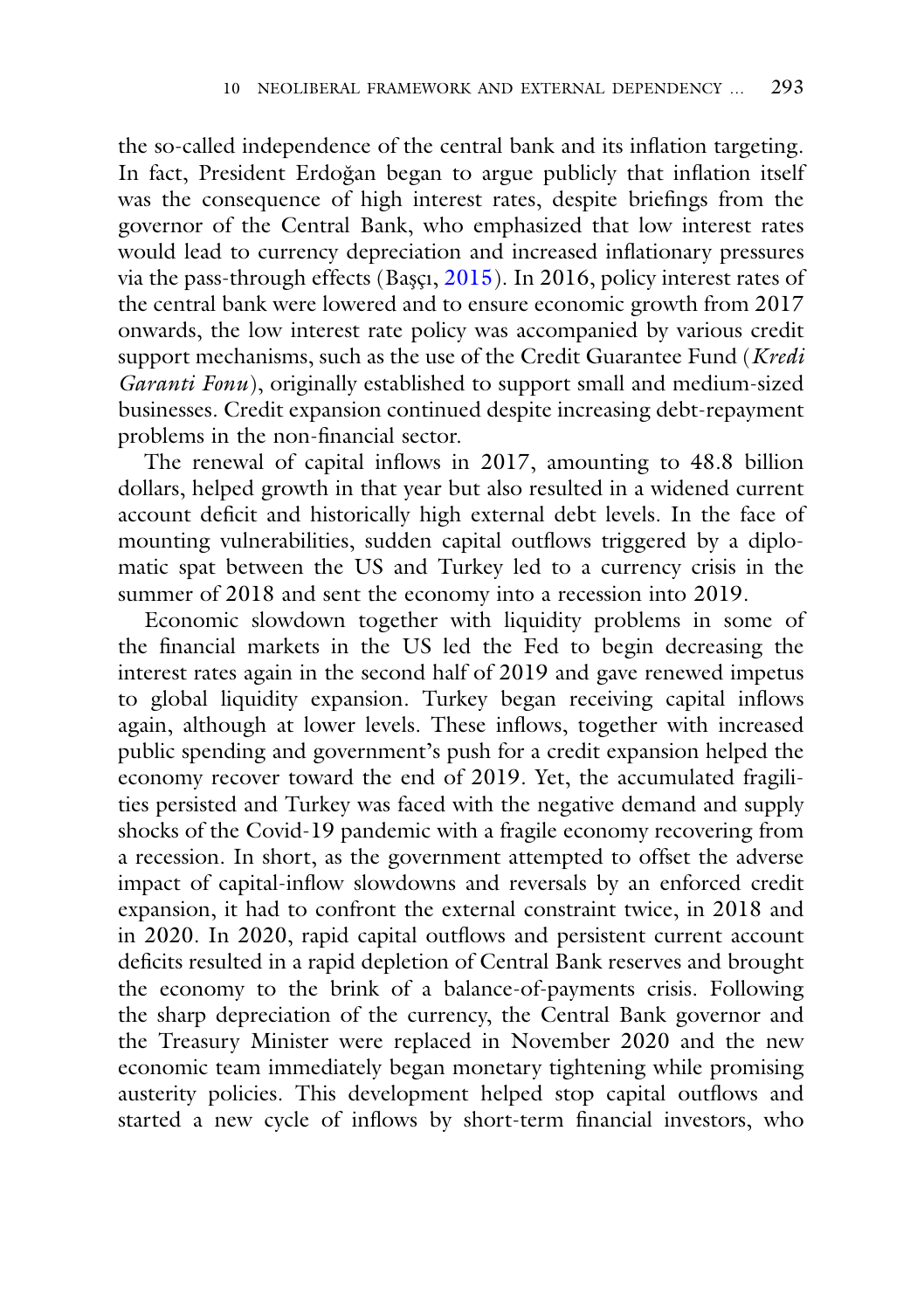wanted to take advantage of the high interest rates. Whether this return to orthodoxy will prevail or not is yet not clear.

# External Constraints

## *Dependence of Economic Growth on Capital Inflows*

Following the liberalization of capital movements in  $1989$  $1989$ , the growthrecession cycles of the economy came to be driven mainly by foreigncapital flows and Turkey experienced four episodes of crisis within the next two decades (1994, 1998–1999, 2001, 2009). Before 1989, when capital flows were regulated and limited, the short-term growth dynamics of the economy were mainly determined by domestic factors. For example, a change in public spending (including investment), taxation or monetary policy would directly incorporate or impact the investment and consumption decisions, while the exchange rate policies would be formed in line with the needs of the export sector and/or import-competing industries. Changing domestic demand conditions would be the main determinant of trade and current account balances. The chronic trade deficit of Turkey would reveal itself through the following mechanism: *policy-linked or autonomous domestic demand expansion* → *growth* → *current account*  $deficits \rightarrow capital inflows$ . An autonomous domestic demand expansion could begin from private investment due to "animal spirits" (in Keynesian parlance) or from an increase in real wages and salaries such as the one in 1989. After the liberalization of capital flows, the autonomy of domestic demand declined significantly as foreign-capital inflows started to become the main determinant of growth. The new mechanism became the following: *capital inflows*  $\rightarrow$  *domestic demand expansion*  $\rightarrow$  *growth*  $\rightarrow$ *current account deficit.*

Figure [10.1](#page-5-0) reflects the foregoing relationship between foreign-capital inflows and economic growth during, especially the first two decades of the twenty-first century. Indeed, this figure covers the main economic "success story" of the JDP. It should be kept in mind that the JDP came to power after the 1998–2002 period characterized by a declining GDP per capita. The following high-growth episode was due both to the "base effect" of the preceding five "lost years" and abundant capital inflows of the post-2002 era. The annual average growth rate of the economy in the 2002–2007 period was 7.3%. However, in the 2010–2015 period, the average growth was only 4.8%, despite continuing foreign-capital inflows,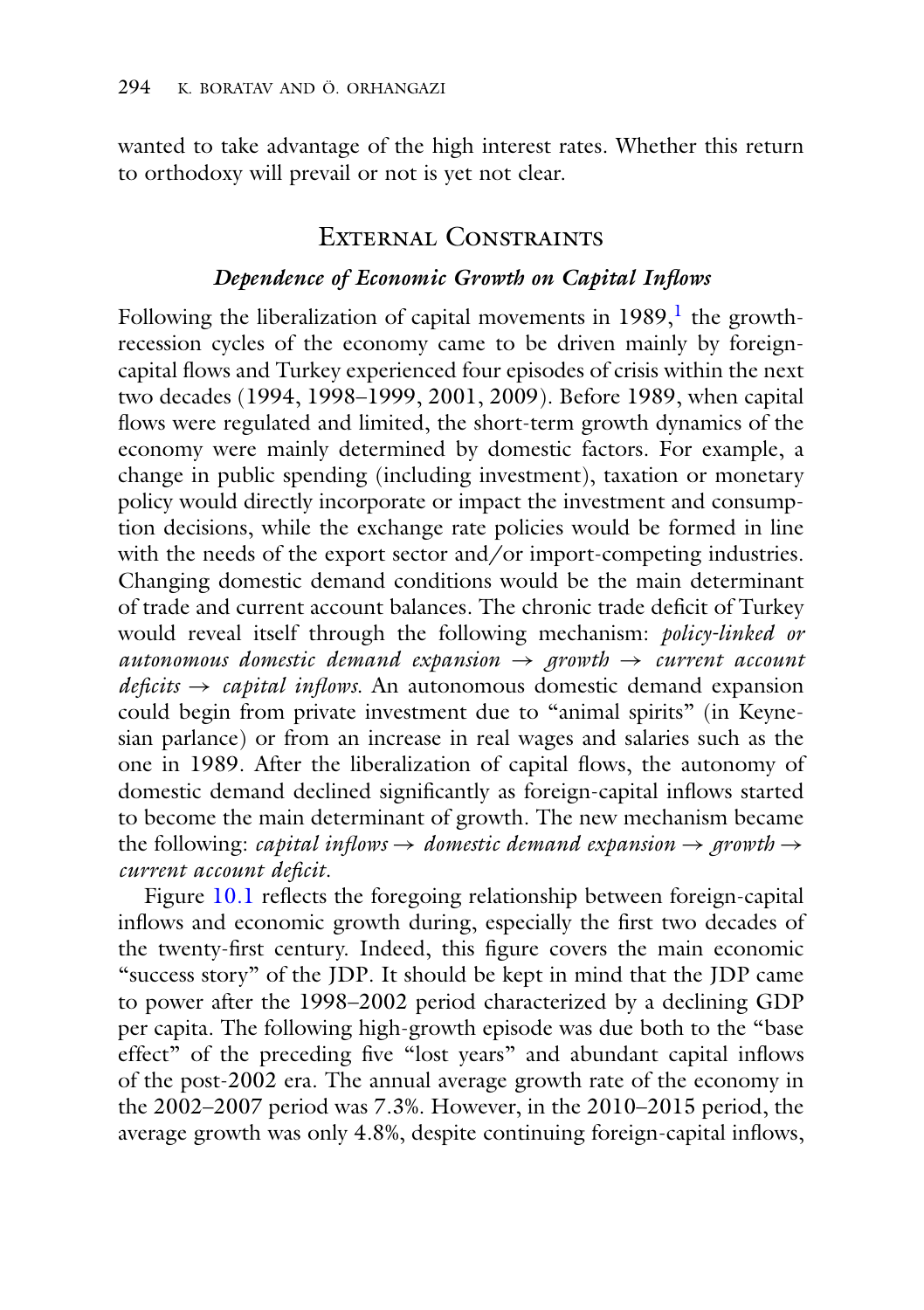reflecting the decline of the potential growth rate of the economy in the 2010s.

The impact of capital inflows on domestic demand operate through various channels.<sup>2</sup> Capital inflows enable an expansion of liquidity, while inflows into stock and bond markets lead to asset price increases in these markets. Increases in demand through wealth effects or credit expansions are likely to follow. Banking sector's external borrowing can also be used to support domestic credit expansion and nonfinancial corporations' external borrowing stimulates domestic demand. A second type of dependency is observed when autonomous domestic demand expansion due to fiscal or monetary policy actions leads to a deterioration in the current account. In the Turkish case, this dependency was aggravated by the increased dependence of domestic production on imports, a point we will come back to shortly.

Inflows of foreign capital also allow the central bank to carry an expansionary monetary policy, while home-currency appreciation supports demand through the expectations channel. When capital inflows slow down, stop or are reversed, these processes also respond in the same way. However, the effects of inflows and outflows are not symmetrical. The positive demand effect coming from foreign-capital inflows gets smaller as the economy approaches full capacity. Expansionary fiscal policy, for example, during election periods, can still generate autonomous expansions in production. Or, in a similar vein, minimum wage increases such as the one in 2016 may lead to demand expansions. In such cases, when part of the demand increase is directed toward imports and leads to increases in the current account deficit, a corresponding increase in capital inflows is required to maintain economic growth. In the absence of capital inflows, a depletion of the central bank's foreign-currency reserves and/or depreciation of the home-currency would follow.

The second dependency indicator can be observed through the link between the growth rate and the current account deficit. Turkey historically suffered from chronic current account deficits. However, while these deficits constituted around 1 to 2% of the GDP before the 2000s, they have significantly widened in the 2000s and reached record levels in the early 2010s, as seen in Fig. [10.2.](#page-9-0) It was only in 2019, following the currency crisis of the preceding year, when the current account went into a surplus. But the current account moved, once again, into a deficit in 2020.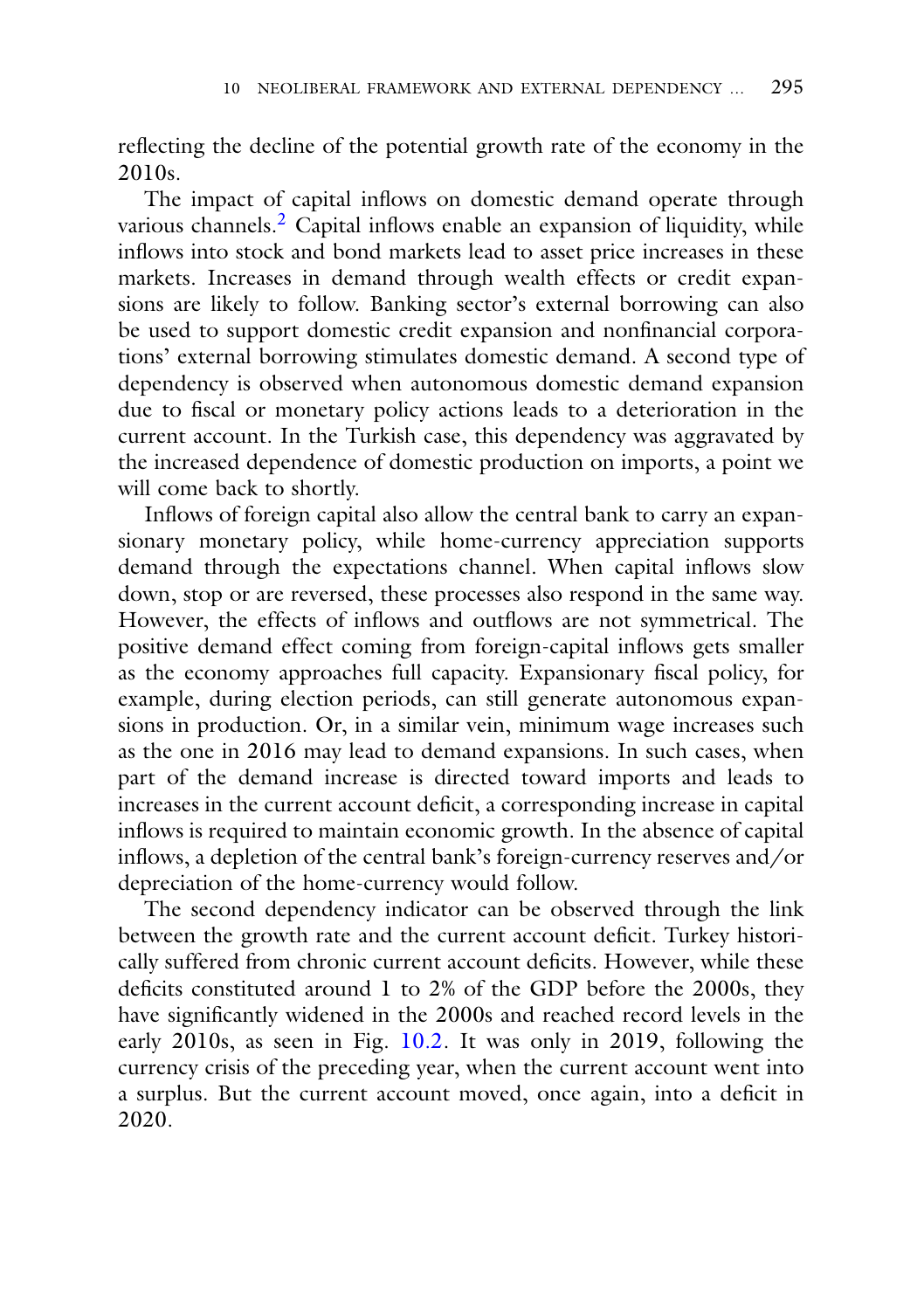<span id="page-9-0"></span>

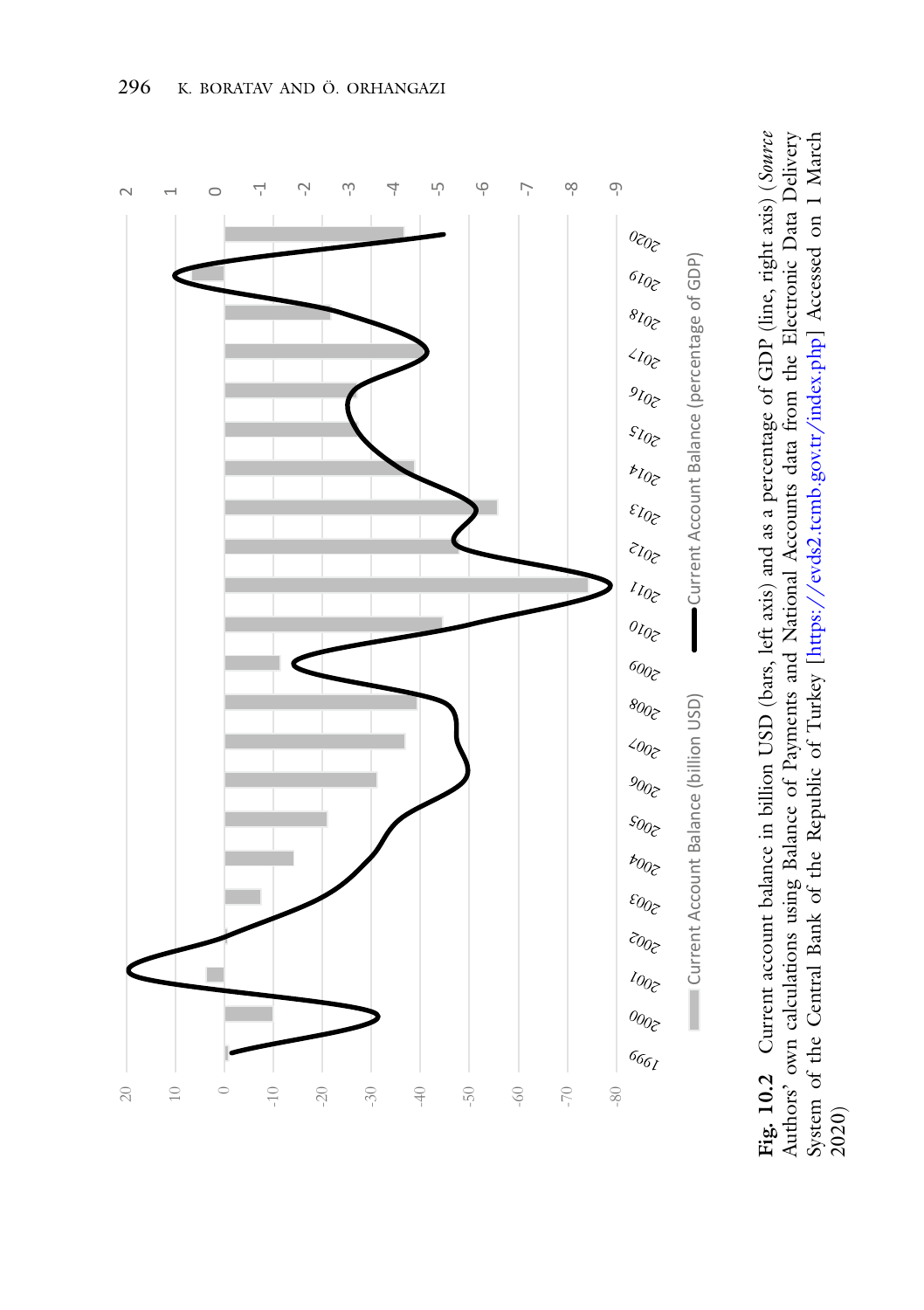In short, we observe two types of increasing dependency patterns during the 2010s. On the one hand, growth dynamics of the economy is directly determined by the decisions of international finance capital based primarily on global conditions. On the other hand, increases in domestic demand require additional external funding due to the rising import-dependency of the GDP in this period.

The persistence of current account deficits reflects the increased dependence of the economy on imports. According to the *Foreign Trade Statistics* of the Turkish Statistical Institute, in the 2010s, around 85% of the total imports were capital and intermediate goods. Calculations presented by Orhangazi and Yeldan [\(2021:](#page-26-4) Fig. 5) show that the Turkish Lira appreciated almost continuously in real terms from 2002 to 2011 and even though it started depreciating around 2013, it remained overvalued for much of the  $2010s<sup>3</sup>$ . This long period of currency overvaluation led to increased dependence of production on imports, undermined export competitiveness in some industries and brought up worries about the premature deindustrialization of the economy. The results have been slow growth in industrial production and the declining share of this sector in the GDP (Bakır et al., [2017;](#page-25-3) Orhangazi, [2020;](#page-26-5) Rodrik, [2016\)](#page-27-3).

Using input–output tables, Tek et al. [\(2017\)](#page-27-4) show that import content of exports in manufacturing has increased from 27.2% in 2002 to 30.6% in 2012. A similar study by Yükseler [\(2019\)](#page-27-5) finds that total import content of production in all sectors was 13.8% in 1985, 12.4% in 1998 and 18.9% in 2012. If one looks at the ratio of the imports in total value added for the same years, according to this study, the figures are 24.9%, 21.2% and 38.1%, respectively. Özmen [\(2015\)](#page-27-6) and Karadam and Özmen [\(2015\)](#page-26-6) also estimate an increase in the import-dependence of production. Karadam and Özmen  $(2015)$  show that Turkey is a net exporter in low-technology and a net importer in medium–high and high technology products.

The estimates presented by the OECD TIVA data-set show that Turkey's exports had an import content of 15.4% in 2005, which increased to 19.4% in 2011. From 2011 to 2016, parallel to global trends, this ratio went down to 16.5%, but was still higher than the 2005 level. The expanding sectors within Turkey's exports, such as motor vehicles, basic metals and electrical equipment, had the highest import content. Indeed, 29.1% of imported intermediate goods and services was used in the production of export goods. This ratio is below the OECD average of 45.5%, but shows an increase from the 2005 level of 25.2%. The leading industry in this aspect is motor vehicles with a ratio of 46.5%, indicating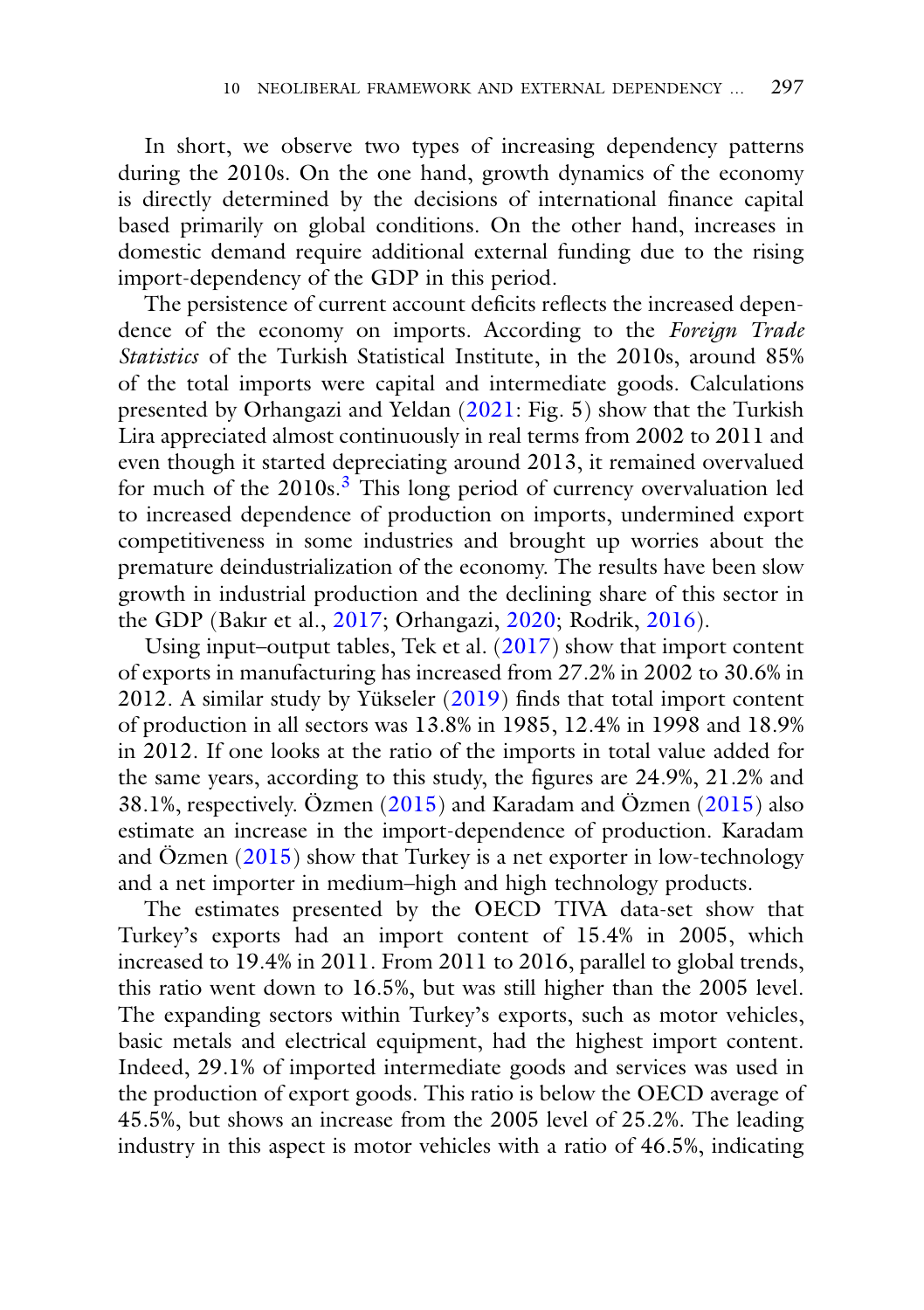that this industry has become more integrated with the global value chains over time (Taymaz et al. [2011\)](#page-27-7).

The depreciation of the exchange rate later in the 2010s was unable to trigger import substitution and export promotion. Therefore, current account deficits remained significantly higher than the pre-2000 period, both in dollar terms and as a percentage of the GDP. These observations suggest that import dependency of the economy has reached a level and a structural feature that cannot easily be reversed simply by short-run movements in relative prices. To better understand this crucial issue, further research is needed in terms of detailed and industry-specific studies. Reversing this structural deformation would require active industrial policies, together with a reevaluation of free-trade and capital-mobility.

We need to point out two other issues in terms of the external accounts. First, by the 2010s, current payments to international finance capital have become a large component of the current account deficit as the international investment position of the country worsened. Total payments to international financial capital $4$  began increasing in the 2000s and were around 11–12 billion dollars per year in the early 2010s. By 2019, these payments approached 20 billion dollars. Second, this is also the period when domestic residents' capital outflows also increased significantly. Especially in the second half of the 2010s, such outflows surged at a remarkable pace. Between 2014 and 2019, resident capital outflows averaged to 15 billion dollars a year. In other words, foreign-capital inflows in the 2010s financed not only the trade deficit but also the current payments to international finance capital and resident outflows.

#### *External Debt Accumulation*

Taking a closer look at the external debt position of the Turkish economy is crucial in understanding the dependence of the economy on capital flows. The ratio of external debt stock to GDP shows the weight of international finance capital on the domestic economy and its distribution across sectors and industries, its structure and its turnover rate all constitute potential fragilities, especially at times when global liquidity conditions change. For example, one of the transmission channels of the 2008–2009 global crisis to the Turkish economy has been through external debt repayments. In the thirteen-month crisis period, the credit flows to Turkey turned negative, amounting to 23 billion dollars due to the decline of the external debt turnover ratio. Between September 2008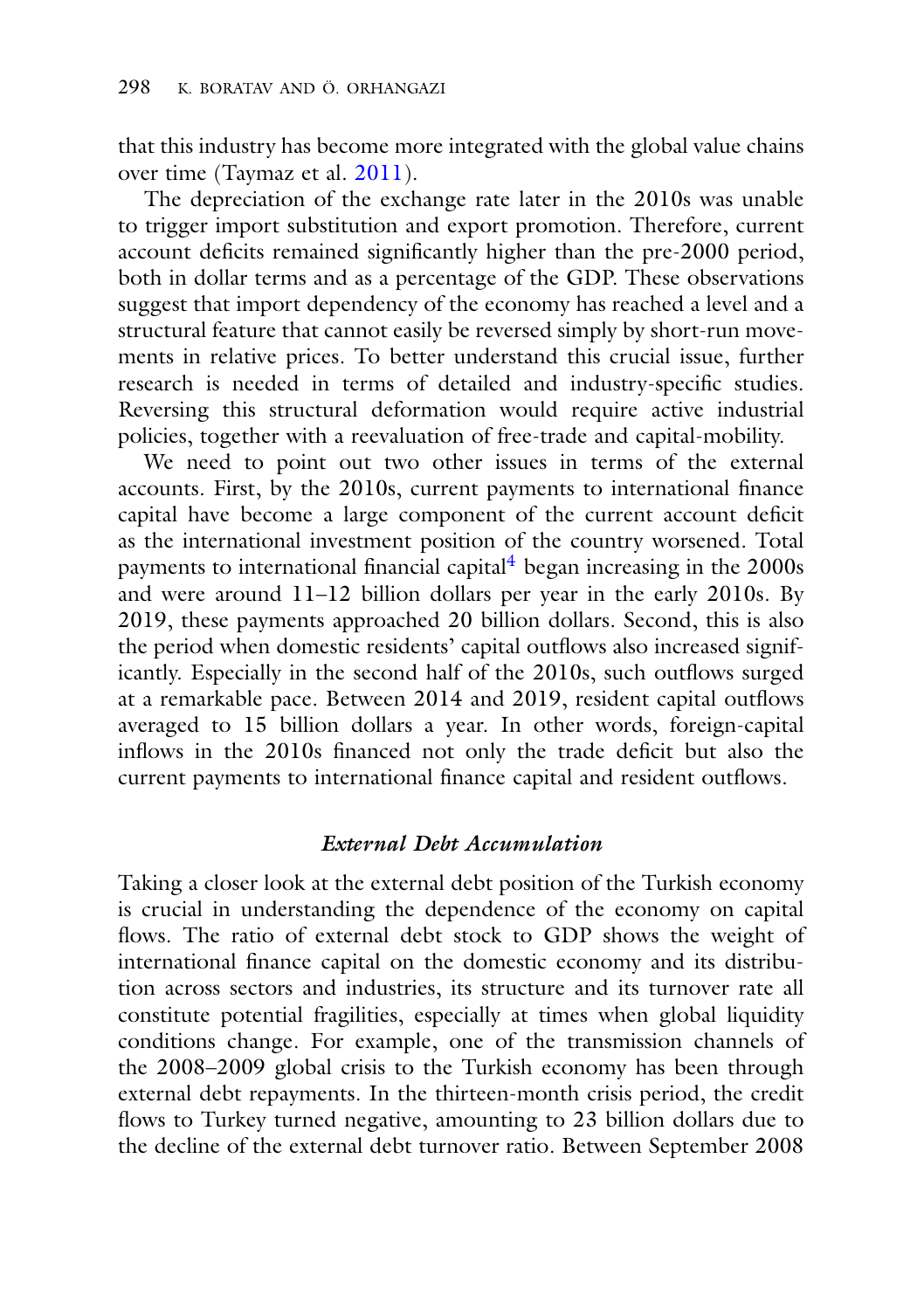and March 2009, net payment on the external debt amounted to 26.4 billion dollars (CBRT Balance of Payments Statistics).

An important component of capital inflows has started to become debt-generating flows, especially after 2009, when the interest rates in major advanced economies approached zero and global liquidity reached unprecedented levels due to the QE policies. Most of the external debt accumulation in the 1990s had resulted from public sector borrowing needs. Government budget deficits were seen as one of the main problems, and primary budget surpluses and widespread privatizations in the 2000s brought these deficits under control. Public debt-to-GDP ratios declined to "respectable" levels thereafter, as compared to most "emerging economies." On the other hand, external debt of the private sector, both banks and non-financial corporations, rapidly increased between 2010 and 2017 and reached record levels (Table [10.1\)](#page-12-0). The increase in non-financial sector's external debt by around 50% was particularly significant. The relative decline of the external debt of the public sector came to an end after 2017 and as the financial sector has reduced its

|      | Total<br>external<br>debt<br>(billion<br>USD) | Total external<br>debt<br>(percentage of<br>$GDP$ ) | Short-term<br>external debt<br>(billion<br>USD) | Public<br>sector<br>(billion<br>USD) | Financial<br>sector<br>(billion<br>USD) | $Non-$<br>financial<br>corporations<br>(billion<br>USD) |
|------|-----------------------------------------------|-----------------------------------------------------|-------------------------------------------------|--------------------------------------|-----------------------------------------|---------------------------------------------------------|
| 2010 | 291                                           | 37.5                                                | 77                                              | 89                                   | 89                                      | 102                                                     |
| 2011 | 305                                           | 36.3                                                | 83                                              | 96                                   | 95                                      | 105                                                     |
| 2012 | 342                                           | 38.8                                                | 102                                             | 106                                  | 116                                     | 112                                                     |
| 2013 | 394                                           | 41.2                                                | 135                                             | 119                                  | 150                                     | 120                                                     |
| 2014 | 407                                           | 43.3                                                | 137                                             | 121                                  | 164                                     | 119                                                     |
| 2015 | 399                                           | 46.2                                                | 105                                             | 117                                  | 157                                     | 124                                                     |
| 2016 | 408                                           | 46.9                                                | 101                                             | 123                                  | 149                                     | 134                                                     |
| 2017 | 454                                           | 52.8                                                | 120                                             | 136                                  | 162                                     | 153                                                     |
| 2018 | 443                                           | 56.9                                                | 117                                             | 140                                  | 139                                     | 158                                                     |
| 2019 | 435                                           | 57.1                                                | 123                                             | 157                                  | 109                                     | 160                                                     |
| 2020 | 435                                           | 60.7                                                | 134                                             | 166                                  | 102                                     | 146                                                     |
|      |                                               |                                                     |                                                 |                                      |                                         |                                                         |

<span id="page-12-0"></span>**Table 10.1** External Debt

*Source* Authors' own calculations using Balance of Payments and National Accounts data from the [Electronic Data Delivery System of the Central Bank of the Republic of Turkey \(https://evds2.](https://evds2.tcmb.gov.tr/index.php) tcmb.gov.tr/index.php). Accessed on: 1 March 2021. *Note* As of the time of writing this chapter, the latest external debt figure available for 2020 belongs to the end of Q3 in 2020. Public external debt figures do not include the external debt of the Central Bank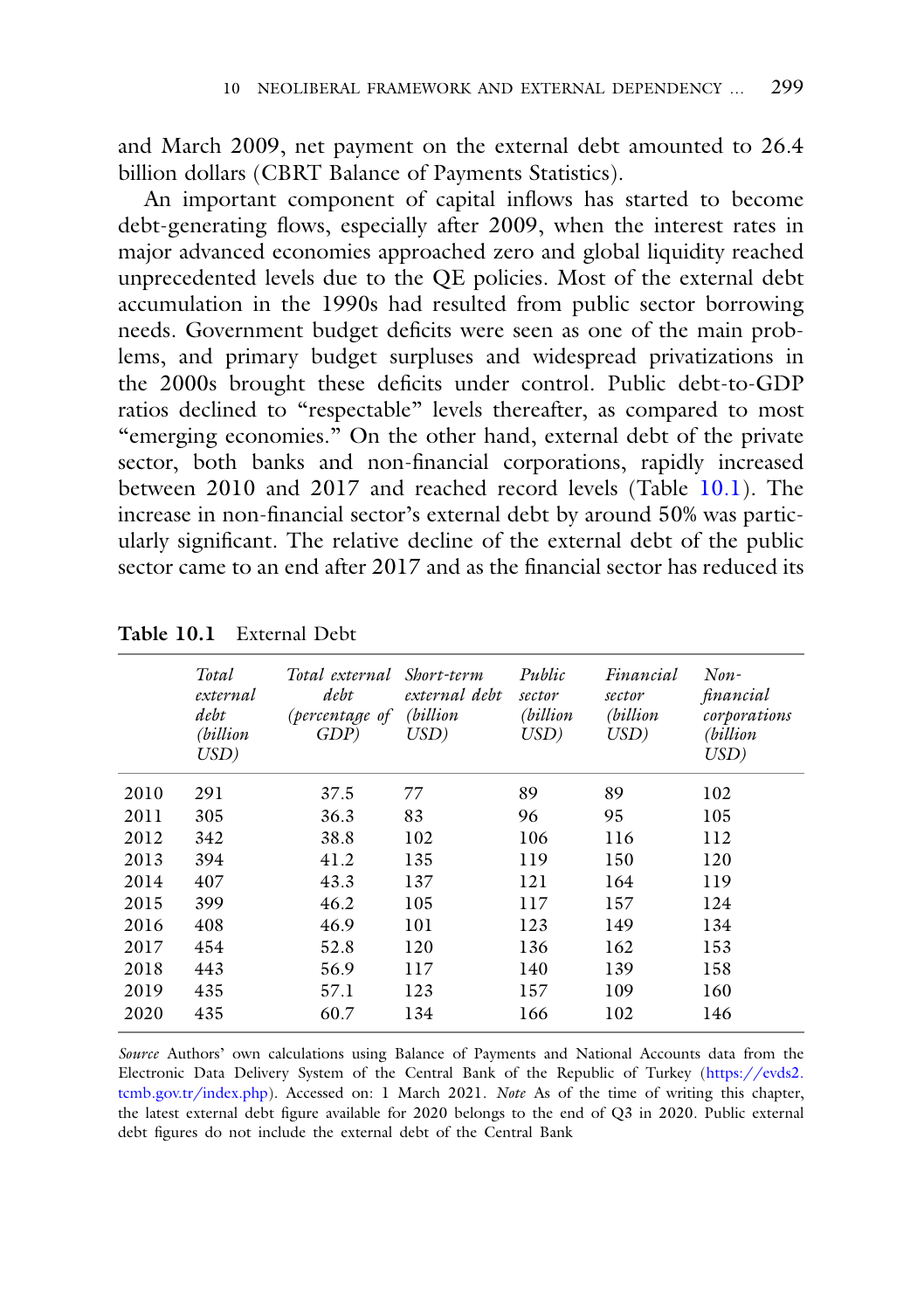external debt significantly, public external borrowing has picked up pace. The non-financial corporations, on the other hand, have begun reducing their external debt in 2020. This was a de-facto socialization of private debt carried out by the central bank, three state-owned commercial banks and, partly, the Treasury.

Total external debt as a percentage of GDP increased from 37.5% in 2010 to 60.7% by 2020 also, in part, due to the rapid depreciation of Turkish lira after 2017, leading to a significant shrinkage of the GDP in dollar terms. The short-term component of the external debt remained above 100 billion dollars throughout most of the period.

In short, during most of the 2010s, together with "hot money" inflows, debt-generating inflows started to become a more significant determinant of the domestic demand expansion. The rise of external debt also made the Turkish economy more sensitive to changes in global liquidity conditions as well as in global interest rates and exchange rates. New fragilities emerged as well, arising from the distribution of external debt among different sectors and also from the shifts in the turnover rate of the debt. The reversal of "hot money" inflows in 2020 coincided with the net debt repayments of both the banking and non-financial sectors, leading to a squeeze in available foreign currency and a rapid depletion of the foreign currency reserves of the central bank.

## Macroeconomic Dynamics

### *Domestic Credit Expansion and Increased Indebtedness*

When we turn to the domestic macroeconomic dynamics, one of the most striking observations for the 2010s is the unprecedented domestic credit expansion, along with increased indebtedness of both households and non-financial corporations as well as small- and medium-sized enterprises. Phases of high capital inflows supported domestic credit expansion through two channels. First, portfolio capital inflows led to an increase in financial asset prices and hence in the net worth that could be used as collateral. This process helped to decrease the observed leverage ratios. Throughout the same process, the rise of bond prices contributed to bringing domestic interest rates down. Second, banking sector supported part of this domestic credit expansion through borrowing from abroad. Clearly, these processes were not specific to Turkey. Credit and asset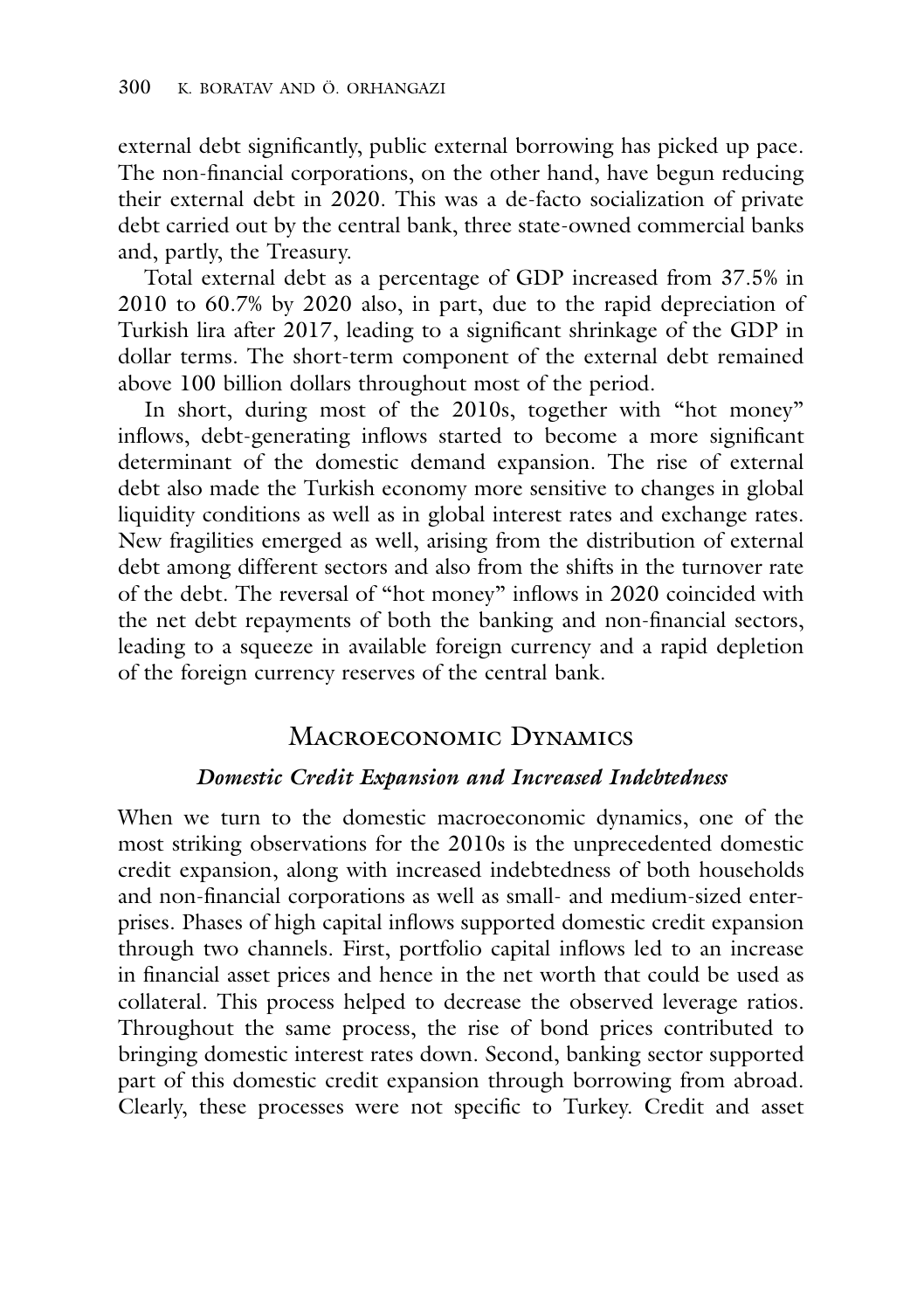bubbles following the QE policies led to similar developments in other "emerging economies" (Akyüz, [2012,](#page-25-1) [2015\)](#page-25-0).

Total credit to non-financial corporations (as a ratio of GDP) had begun increasing in 2005. This ratio was 17.8% in 2004 and quickly reached 40% in 2010 and 67% in 2016 when the pace started to slow down. Its peak value was observed as 68.6% in 2018, before coming down to  $65.4\%$  in 2019.<sup>5</sup> As we discuss below, the slowdown in credit expansion in the second half of the 2010s was met by the attempts of the government to initiate policies to support credit-led growth.

During the first years of the twenty-first century, credit to households was historically at very low levels in Turkey. In 2002, the credit extended to households as a ratio of GDP stood below 2%. The 2000s witnessed a rapid expansion of household debt, bringing this ratio to 16% in 2010. This increase continued for a couple more years and peaked in 2013 around 20% of the GDP. Credit flows to the households began declining in the following years and leveled around 15% by 2018. A significant portion of these credits was in the form of mortgage loans. As for the non-financial corporations, leading borrowers were in construction, real estate and energy sectors. As a result of the rapid expansion of credit, the debt service ratio, defined by the BIS as the ratio of interest payments to disposable income, increased from around 7% in 2010 to 15% in 2017 and 22% in 2018.

## *Construction-Centered Growth and Capital Accumulation*

The Turkish economy experienced a recession during the 2008–2009 global financial crisis with annual growth rates of the real GDP falling to 0.7% in 2008 and −4.8% in 2009. Thanks to renewed capital inflows the recovery from the recession was rapid with growth rates reaching to 8.6% in 2010 and then 11% in 2011. The growth performance was interrupted in 2016, partly due to the adverse economic impact of the failed coup attempt that year. However, a relatively strong growth rate prevailed during the 2010–2017 period, generating an annual average of 4.6%. Government-led credit expansion in 2017 pushed the growth rate to 7.5%. Yet, external constraints were reflected into foreign currency markets and starting with the last quarter of 2018, the economy moved into a recession for three quarters.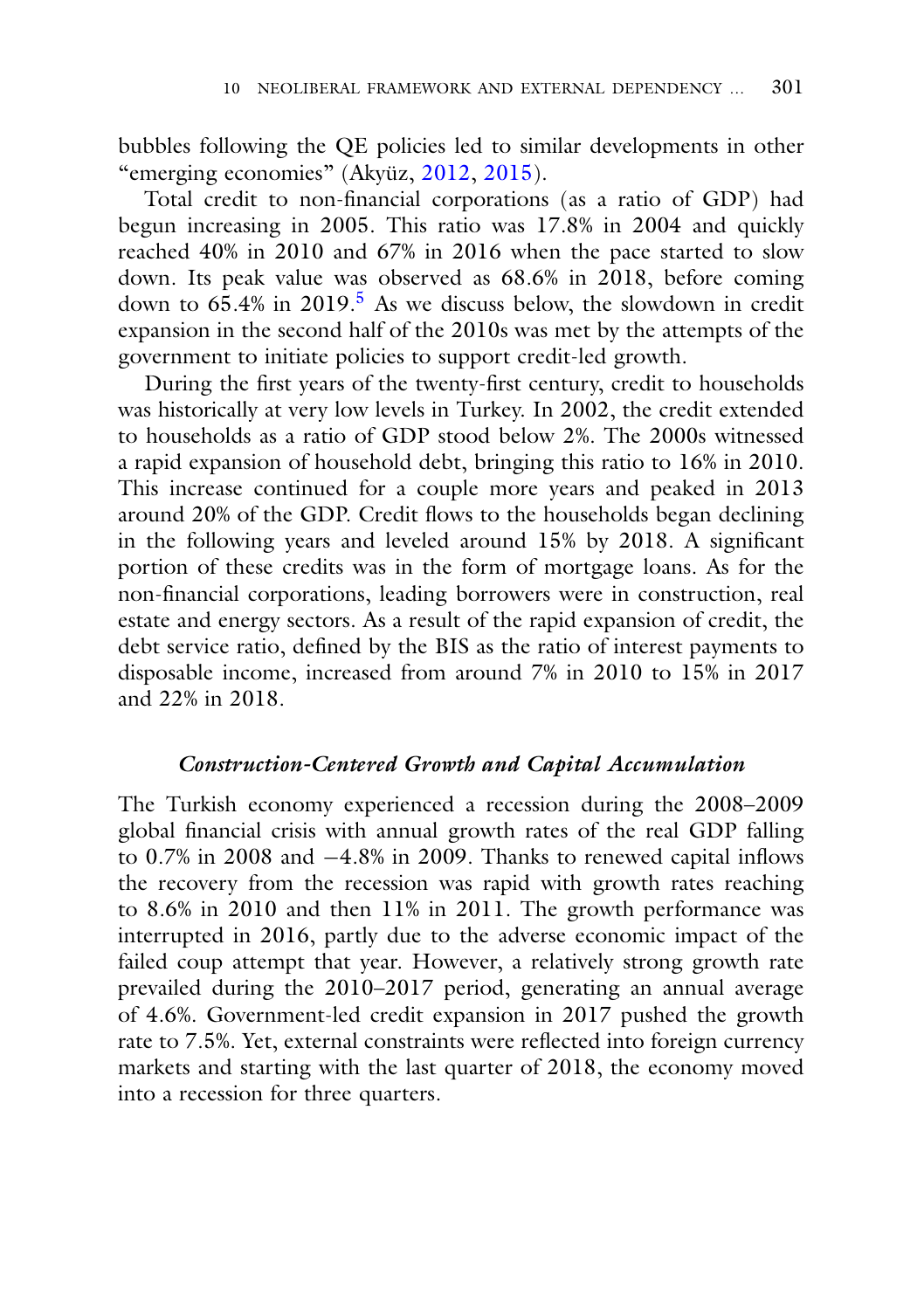The share of investment in GDP oscillated between 24–30% during the 2010s, according to the *new* GDP series.<sup>6</sup> However, this investment figure can be misleading as another important development in this period has been the construction-oriented pattern of economic growth. From an expenditure point of view, the construction expenses constituted around 17% of the GDP in 2017, just before the 2018 currency crisis, rising from a low of 7.5% in 2004. When we exclude construction investments and look at rate of "gross fixed capital formation" (GFCF) only in machinery and equipment (excluding construction), we observe quite a weak performance, indeed. This GFCF-to-GDP ratio remained around 10% throughout the decade (Turkish Statistical Institute, National Accounts).

A deliberate policy of supporting the construction sector through rent generation and "clientelist incentivization"[7](#page-24-0) emerged in the 2000s. The government went on a massive construction spree of building new public buildings, public universities, highways, subways, airports, hospitals and so on, mainly through public–private-partnership (PPP) contracts. As the primary budget surplus requirements limited the government's spending capacity, the Public Housing Authority (*Toplu Konut ˙ Idaresi, TOKİ*) was able to generate and realize urban rents allowing the government to finance large-scale infrastructure projects. The rents generated were transferred to business groups close to the government through the distribution of construction permits, "opaque" selection of projects and developers as well as the opening of public land to construction. The foreign-currency-based Treasury guarantees provided to the PPP projects served not only as another mechanism of rent generation but also as a channel of lavish transfers from the government budget to contractors in the medium run. A large number of changes made to the laws regarding public tenders and procurements gave way to widespread political favoritism (see, e.g., Gürakar, [2016\)](#page-26-7). In addition, construction activities generated substantial employment and provided stimulus to the rest of the economy through increased demand for a large number of products from a variety of industries (Balaban, [2012;](#page-25-4) Çavuşoğlu & Strutz, [2014;](#page-26-8) Sönmez, [2015\)](#page-27-8).

Two other factors supported construction growth. First, the decline in agricultural employment and migration toward cities increased the need for both housing and other types of structures (hotels, malls, hospital, schools and so on) as well as infrastructure. In addition, the 1999 earthquake had generated a further need for updating the housing stock.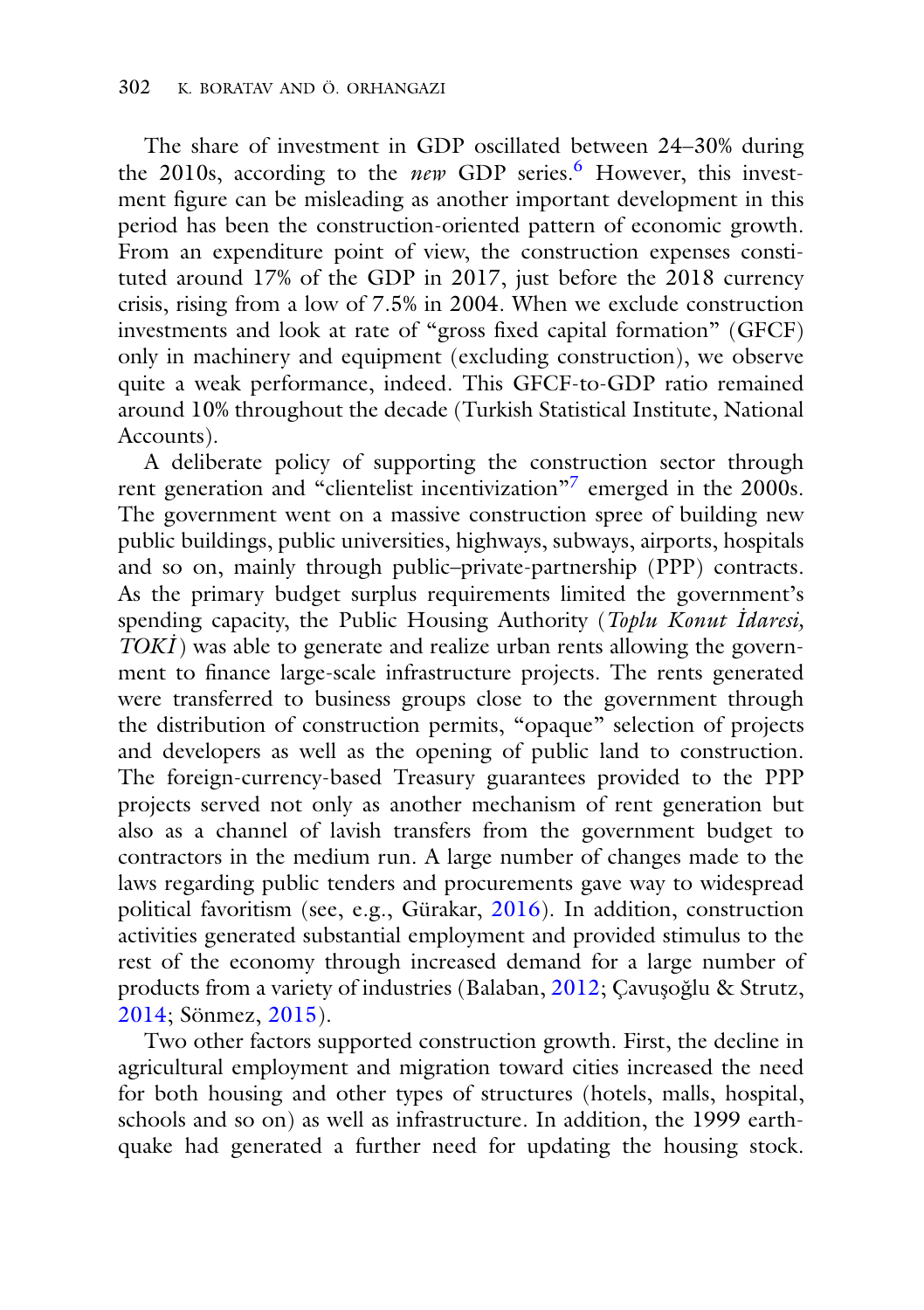Second, financial expansion and introduction of long-term housing loans increased demand. Price increases encouraged speculative demand as well. As discussed above, the growth of the construction sector accompanied the credit boom. In the second half of the 2000s, the construction and real estate companies also began borrowing from abroad. By 2018, external debt of these firms rose above 26 billion dollars from 1.5 billion dollars in 2006 (CBRT, [2018\)](#page-26-9). The dependence of the constructioncentered growth on credit expansion and external borrowing has proved fragile against shocks to the credit volume, interest rate or exchange rate. Mega-infrastructure projects, malls, ambitious housing projects financed through external credits were essentially oriented toward the domestic market. With the exception of the PPPs benefiting from government guarantees in foreign currency, these corporations had negligible foreign currency revenues. Dollar-based contracts to retailers merely transferred the currency risk.

#### *Jobless Growth and Distribution Issues*

The 2000s and the 2010s witnessed increased proletarianization as the share of agricultural employment and small business ownership declined. The share of wage employment within total employment has secularly increased, with a brief pause during the global financial crisis of the 2008– 2009, and approached 70% toward the end of the 2010s for the first time. However, the economy's capacity to generate employment did not keep up, leading to persistent high unemployment. The official rate of unemployment, which remained below 9% during the 1990s, stayed above 10% in the 2010s despite economic growth and exceeded 13% at the end of the decade. Most of the jobs generated in this period were in construction and services, while industrial and agricultural employment lagged (Orhangazi, [2019\)](#page-26-10).

The broad unemployment indicator which includes discouraged workers hovered around 17% in the second half of the 2010s. One should keep in mind that the labor force participation rate (LFPR) was between 50–53% in this period, much lower than that of advanced economies, indicating a structural underdevelopment in the case of Turkey, which also limits the growth potential of the economy. This situation deteriorated further under Covid-19 pandemic conditions. By October 2020, the LFPR fell to 50% (from 53% a year ago), and the broad unemployment rate reached 27% (DİSK-AR, [2021\)](#page-26-11).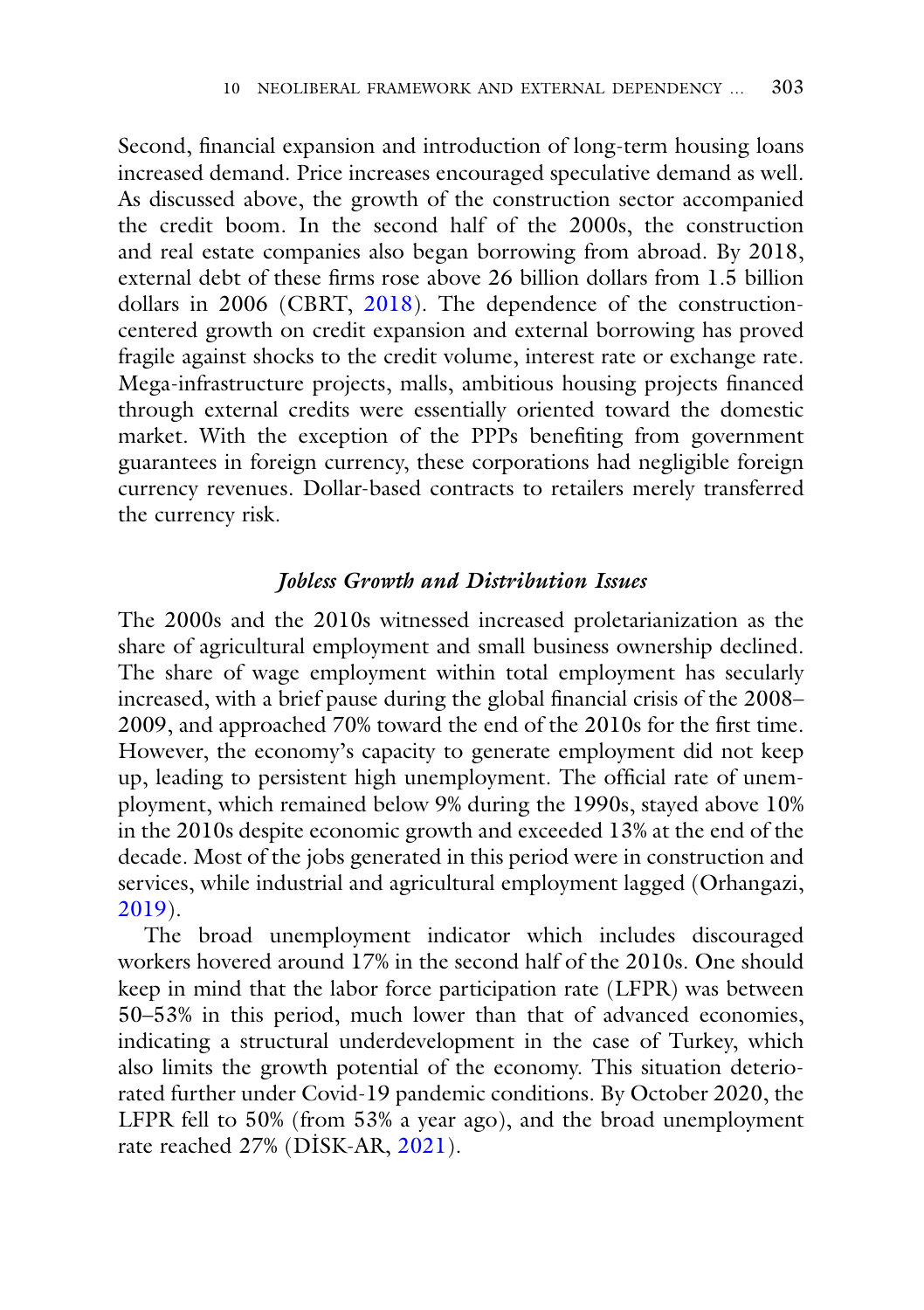A crude indicator of the wage share is the ratio of total employee compensation to the GDP. This ratio stood at 30% in 2010, slowly increased to peak around 36% in 2016 and remained around 33–34% for the rest of the decade. However, given that the ratio of wage employment to total employment reached historical heights in this decade, the increase in the wage share seems very small and partly reflects the fact that quite a large portion of the workers are employed at very low wage rates. According to the Turkish Statistical Institute's household income surveys, on average, around 40% of the workers receive a wage equal or very close to the minimum wage. While detailed and continuous series on wages are scarce in Turkey, various calculations and estimates show that the gap between productivity and wages widened in the 2000s and the 2010s (see, e.g., BSB, [2015;](#page-25-5) Orhangazi, [2019;](#page-26-10) Orhangazi & Yeldan, [2020\)](#page-26-5).

On the other hand, in terms of the size distribution of income, persistent and widening inequalities have characterized the 2010s. For example, income share of the top one-percent has steadily increased after 2013, while that of the bottom fifty-percent declined (Orhangazi & Yeldan, [2020\)](#page-26-5).

Boratav [\(2017\)](#page-26-12) compares changes in per capita worker and farmer consumption with their per capita incomes between 2004 and 2013. It turns out that incomes of the two classes lagged behind GDP per capita, but total consumption of both classes rose at much faster rates. In per capita terms, annual average growth rates of GDP, total consumption, farmers' and workers' incomes are denoted by  $g(y)$ ,  $g(c)$ ,  $g(f)$ , g(w), respectively. In both current and constant prices, the 2004–2013 movements can be summarized as follows:  $g(c) > g(Y) > g(f) > g(w)$ . Rate of growth of investment lags behind consumption. Consumption-led growth is realized thanks to persistent and rising trade (current account) deficits. In per capita terms, earnings of farmers and workers lag behind GDP, but this deterioration of income shares is more than compensated by higher consumption levels. $\frac{8}{3}$  Rising household indebtedness and higher social transfers from the central and local budgets are behind the improvement. The findings contribute to the explanation on the electoral support of IDP during this period, despite regressive changes in income distribution in class terms.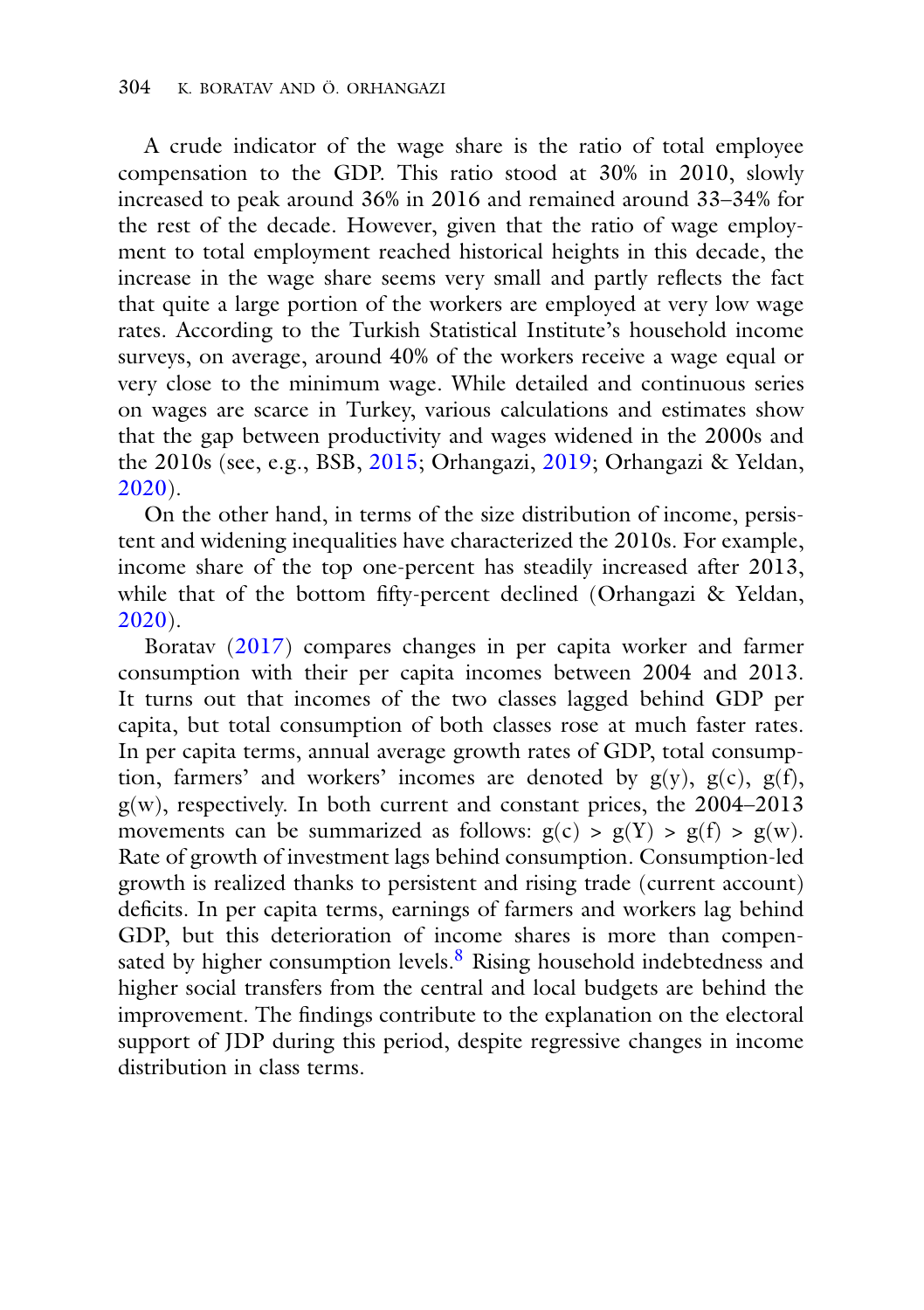# 2018–2020: From the Currency Crisis to the Covid-19 Shock

Increased dominance of finance in the post-1980 world generated a series of financial crises as the financial integration of the "developing and emerging economies" increased. Sudden stops or sharp reversals in capital flows caused crises, for example, in Latin American economies in the 1980s and in East Asia in the 1990s. As discussed in the earlier chapters, Turkey experienced similar crises in the 1990s and the early 2000s. While the crises in the 1980s and 1990s remained limited to the periphery of the world economy, the 2008 crisis began in the US financial markets and spread to the European economies, threatening the very core of the system. The "developing and emerging economies" were also affected by the crisis, mostly due to a decline in their export earnings and a slowdown or a reversal in capital inflows. The unprecedented expansion of global liquidity following the 2008 crisis generated renewed capital inflows to these economies, including Turkey.

However, the Fed announced around mid-2013 that it would start tapering the QE purchases it began after the crisis. Taking this as a sign of changing global conditions, portfolio flows and bank credits to "emerging economies" declined or were reversed (IIF, [2017\)](#page-26-13). As the Turkish lira began depreciating rapidly, the central bank had to intervene with an emergency meeting to increase the interest rates in early 2014. As it became apparent that the Fed was in no rush to decrease liquidity, the so-called taper tantrum soon faded away, and capital inflows to Turkey surged nearly to 50 billion dollars in 2017.

The post-2013 period displayed a central contradiction of the capitalinflow-dependent, debt-led, construction-centered growth model of the economy: low interest rates were crucial for the continuance of this growth pattern but the global conditions and capital mobility would ultimately force the central bank to concede sharp currency depreciations. In the second half of the 2010s, aiming to secure electoral support, the government chose to undermine the autonomy of the central bank to maintain credit expansion with full force in order to sustain economic growth. A major policy tool in this period was the use of the governmentsponsored Credit Guarantee Fund, which was initially established to support small- and medium-sized businesses. The Fund was later used to support the rollover of large corporations' debt as well. However, growth supported by credit expansion also caused the current account deficits to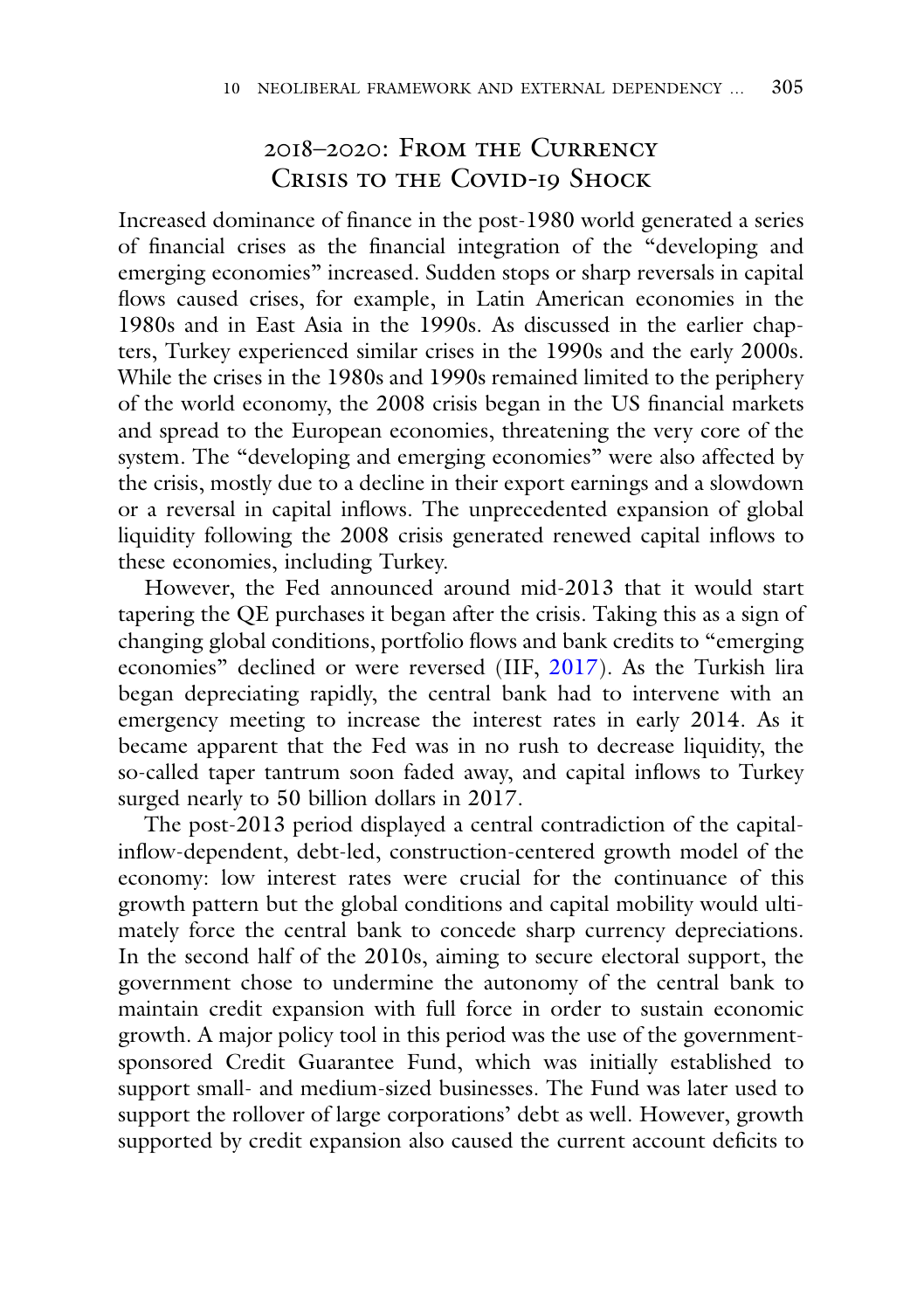persist, putting downward pressures on the Turkish lira and increasing the fragility of the economy (Orhangazi, [2020;](#page-26-5) Orhangazi & Yeldan, [2021\)](#page-26-4).

Under these conditions, in 2018, a political rift between Turkey and the US triggered a sudden capital outflow, leading to a sharp depreciation of the Turkish lira and increased instability in the financial markets. The currency crisis rapidly evolved into an emergent debt crisis with a large number of firms applying for bankruptcy protection. Markets could only be calmed down by the central bank's sharp hike of the policy interest rates by 6.25 percentage points to 24% in September 2018. Starting in the last quarter of 2018, the economy went into a recession. Financial markets were subdued and resurgence of capital inflows in 2019 allowed some limited recovery and economic growth was around 0.9% for the whole year (Turkish Statistical Institute, National Accounts).

The outbreak of the Covid-19 pandemic imposed a shock on financial markets in March 2020. Emerging market securities suffered around 83 billion dollars in terms of outflows during March only, a much larger amount than that in a similar period during the 2008–2009 global financial crisis. Debt outflows were 31 billion dollars (IIF, [2020\)](#page-26-14). The adverse shock spread immediately to Turkey. The negative economic impact of Covid-19 coupled with accelerating capital outflows, especially from the stock and bond markets, sent the economy into a sharp decline of 9.9% in GDP in the second quarter of 2020 (Turkish Statistical Institute, National Accounts), similar to most economies in the world. The policy response of the government in the third quarter of 2020 was another round of credit expansion, supported by the central bank's previous policy rate cuts from 12% in December 2019 to 8.25% in May 2020, which remained unchanged up till September, accompanied by further expansion of the public banks' credit volume. Meanwhile, the Covid-19 shock adversely affected exports, especially tourism revenues. These factors resulted in large current account deficits, that is, 36.7 billion dollars during 2020.

For most of the second and third quarters of 2020, the government tried the impossible. In an effort to prevent the Turkish lira from depreciating in a period of capital outflows and lowered interest rates, foreign currency reserves of the central bank were used extravagantly. It is estimated that the central bank burned through close to 100 billion dollars of foreign currency reserves in this process. This futile attempt to keep the value of the currency stable had to be given up in the fourth quarter as the *net* reserves of the central bank went into the negative territory. These inconsistent and erratic policies resulted in a depreciation of Turkish lira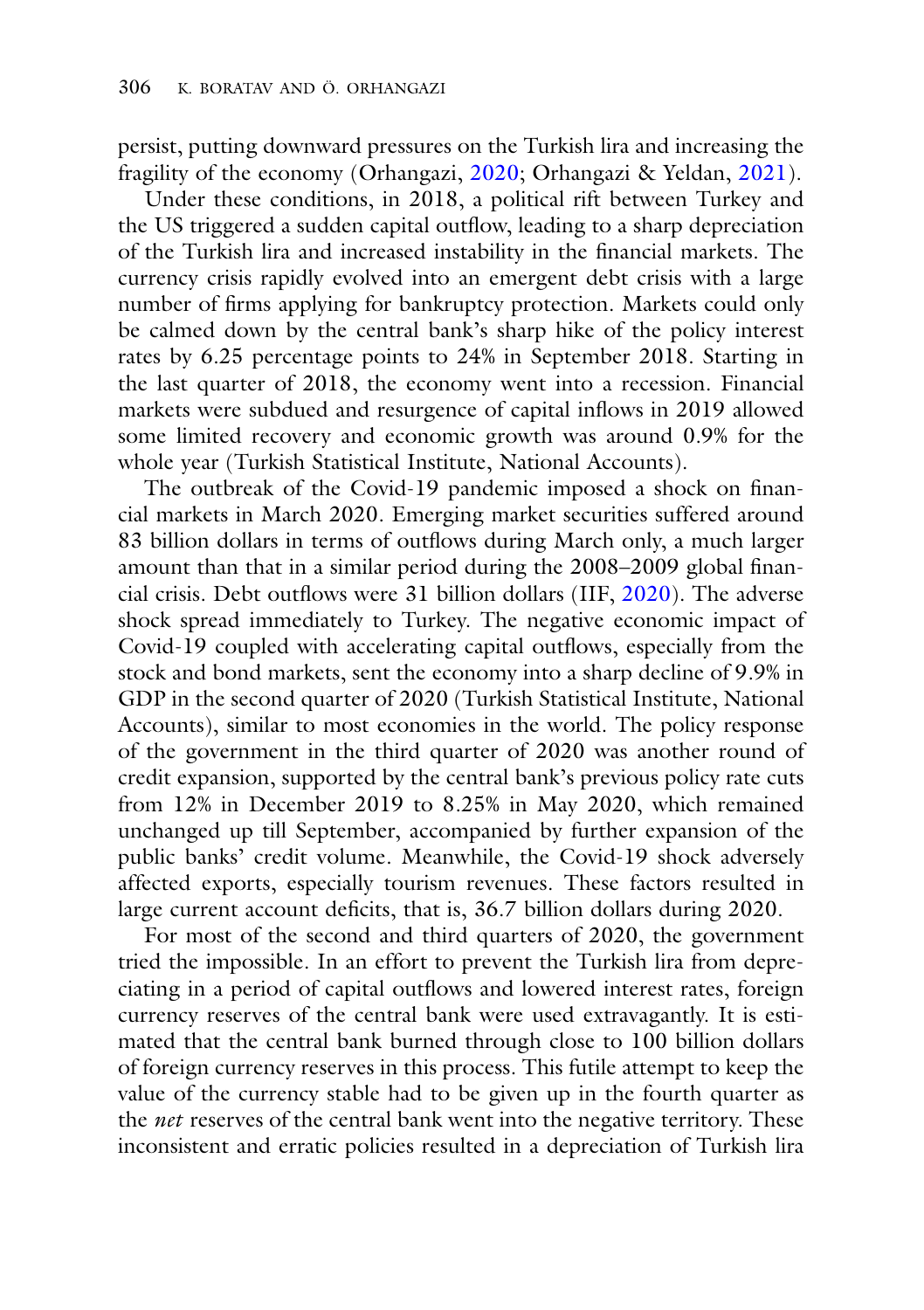by 21% in real-effective terms from December 2019 up till October 2020 (according to the "real effective exchange rate" statistics of the BIS).

## CONCLUDING REMARKS

Taking a look at the Turkish economy under the JDP governments from 2002 to 2020, it is possible to make some general observations. First, the dependence of economic growth on the pace of foreigncapital inflows and the dependence of production on imports have increased while the external debt stock reached new heights. Second, economic growth increasingly took a debt-led character through continuous credit expansion, which at times was encouraged and supported directly by the government through public banks. Third, growth in this period was considerably construction-oriented, with limited contributions to increasing the pace of productive capital accumulation, raising the potential growth rate or reversing the "premature de-industrialization" tendency.

Adverse global liquidity conditions and hence the slowdown in capital inflows pushed the Turkish economy into a recession in the 2008–2009 period. Two further phases of economic contraction were encountered, first in late 2018 and in early 2019, and second, aggravated by the impact of the Covid-19, in the second quarter of 2020. In the last few years, the government has adopted a policy discourse that emphasized a "domestic and national development path" and blamed foreign speculators for the woes of the economy. Yet, this so-called domestic and national development path has remained a pretentious rhetoric, lacking any concrete policy reorientation so far. Attempts to support growth by suppressing domestic interest rates despite rapid capital outflows were self-defeating, ultimately resulting in a free fall of the Turkish lira. Given the degree of economic and financial integration of Turkey to the world economy, the official "domestic and national development path" discourse was, indeed, destined to fail. Sharp interest rate hikes in September 2018 and then in November 2020, both accompanied by changes in the economic management team, are a witness to this prominent failure. All in all, the demands of international financial capital ultimately prevailed.

It is important to keep in mind that the JDP has been in power uninterruptedly since November 2002. In its early years, it strictly followed the IMF program based on inflation targeting, primary budget surpluses and high interest rates, along with structural and institutional reforms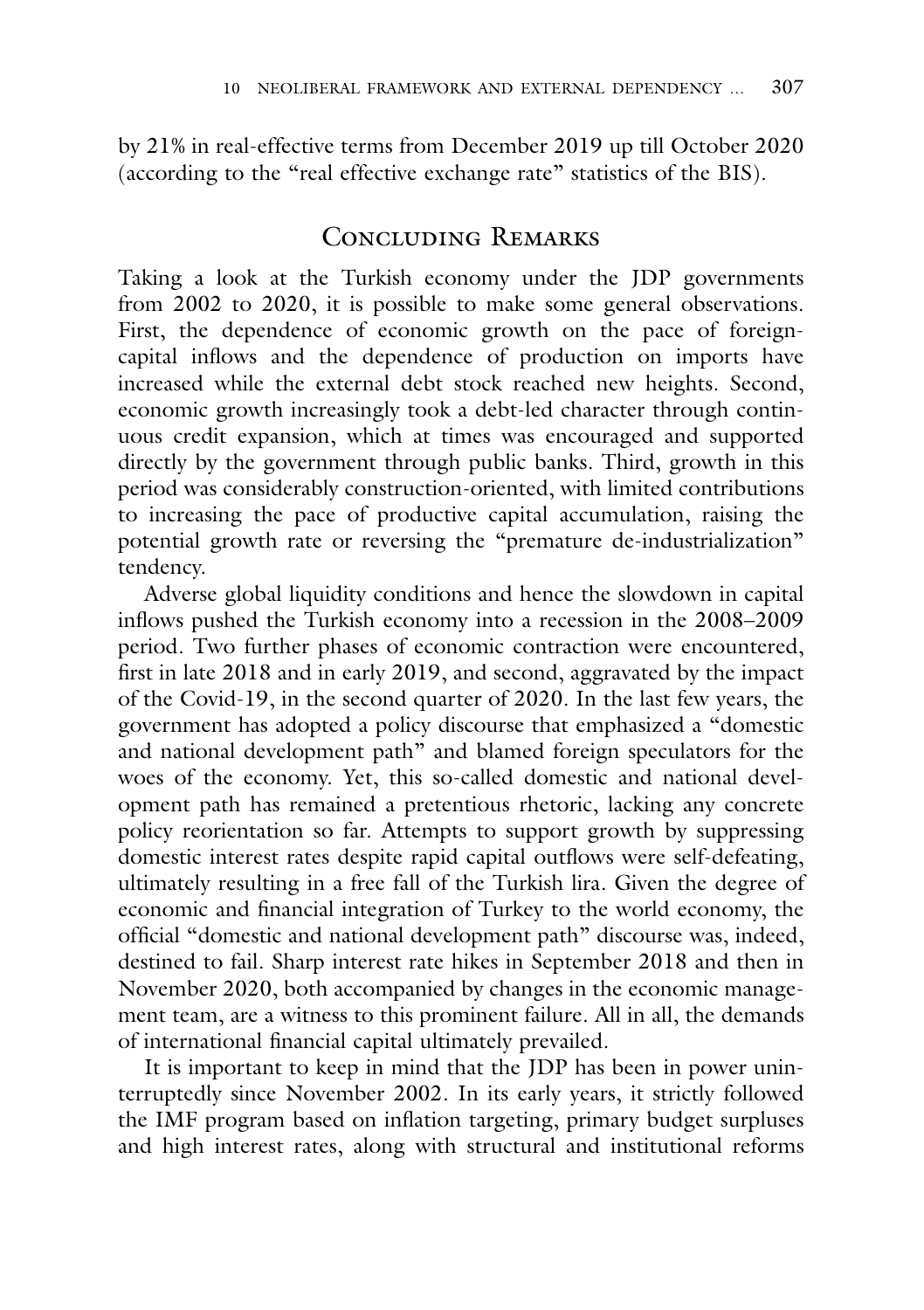and large-scale privatizations. Economic growth supported by high and partly speculative capital inflows accompanied this policy framework. After the 2008–2009 global financial crisis, QE policies and near-zero global interest rates helped domestic interest rates to decline in Turkey as well, supporting the credit expansion and the construction spree. This process paved the way for a surge in external debt stock and deteriorated the international investment position, leading to increasingly more fragile balance sheets of non-financial corporations. In the aftermath of the 2018 currency crisis, the government introduced a number of de facto and hesitant capital controls including limits on Turkish banks' currency swap operations in London as well as a tax on the purchase of foreign currency that was gradually increased. The 2009 deregulation that allowed nonfinancial corporations without foreign currency earnings to borrow in foreign currency was also reversed in 2018. However, such measures during the 2018–2020 period were not part of a well-designed program to deal with the crisis, but rather a patchwork of hesitant and sometimes incoherent measures.

Throughout all this long-term political-economic process; economic growth, credit expansion and clientelist rent-generating redistribution policies of the JDP governments have been critical to ensure electoral support. A special role was assigned to the construction sector as it enabled the government to support business groups close to itself and create *nouveau riches,* especially through lucrative public projects including the construction of roads, bridges, airports, hospitals and so on, as well as in mining and energy sectors. The small and medium-sized business groups close to the government benefited from both easy access to cheap credit and the persistence of "informalization" and "flexibility" in labor markets. De-unionization of the working class was a prominent feature of the JDP period. Privatization of public enterprises was practically completed, along with widespread privatizations of local and central government land. Substantial segments of public employment shifted to contractual status. Private provision and marketization of education and health expanded significantly. All in all, the state power was used to overcome the barriers in front of pro-capital dynamics, for both conventional surplus value production and accumulation by dispossession.

However, the inability to generate sufficient employment, relatively stagnant wages and persistent inequalities also necessitated social inclusion mechanisms. One way was to extensively use financial inclusion through expansion of credit to households. Under the JDP governments, the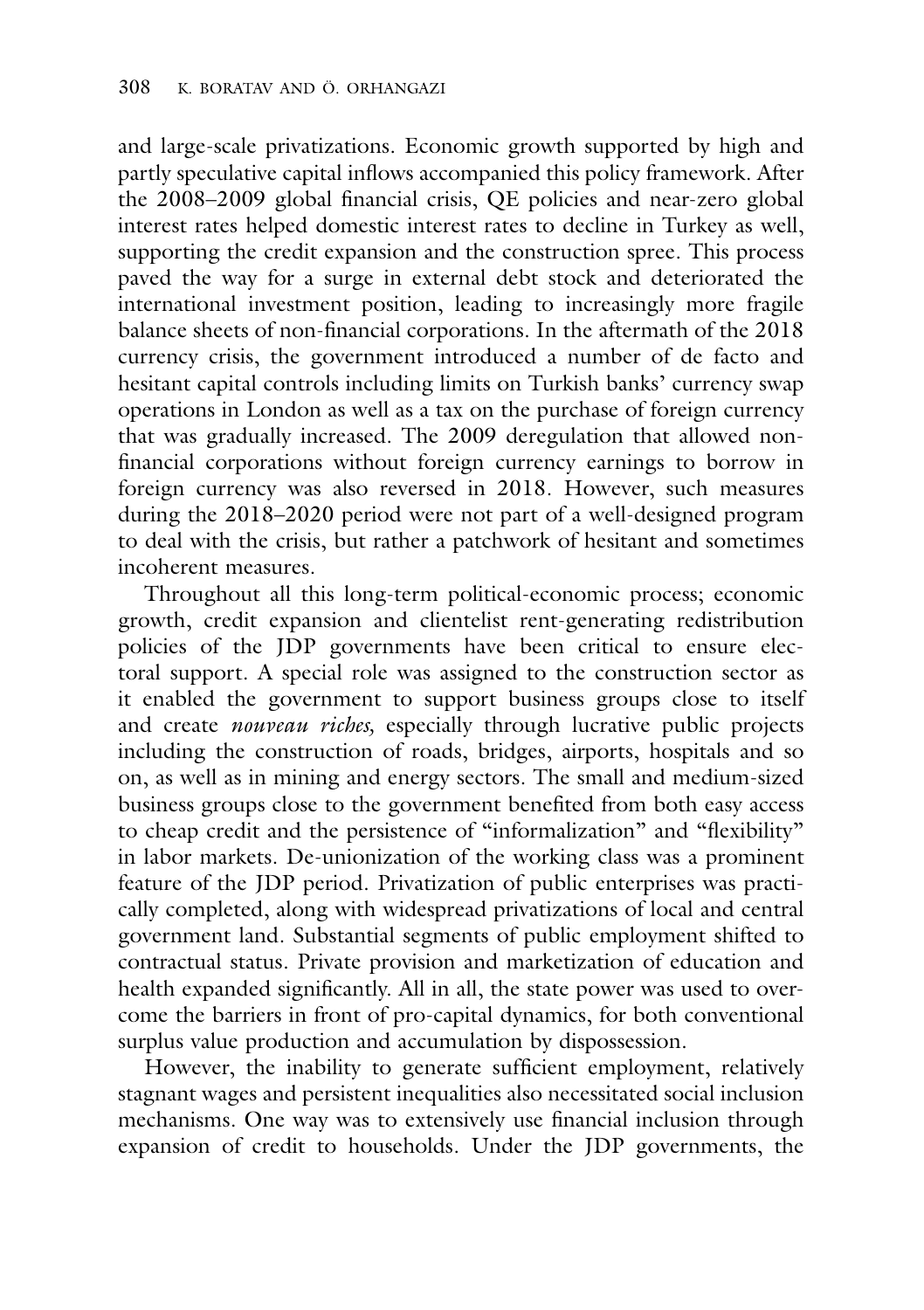neoliberal marketization logic dominated the transformations in social security provision, health and pension systems as well as labor market regulations. In this regard, a series of social assistance programs were put in place, whereby various irregular transfers and benefits were carried out, in addition to the regular mechanisms of social policy. These transfers and benefits were extensively used as part of electoral politics as well. It is, however, important to note that these practices were not devised as collective rights based on the welfare-state framework of the earlier decades. In contradistinction, they relied predominantly on political discretion in favor of the electoral base.<sup>[9](#page-24-0)</sup> One can also add the role played by faithbased charities, that is, Islamist associations linked to the government, which came to command large financial resources (Özden, [2014\)](#page-27-9).

The preferred method of intervention during the Covid-19 crisis in 2020 was once again to push interest rates down and encourage growth through credit expansion. The share of additional spending on health, as well as direct and indirect transfers to stricken households from the central budget was meager, as compared to G20 countries. In Turkey, the main source used was the past accumulation of the Unemployment Insurance Fund.

All in all, neoliberal economic policies were accompanied by cronyism as well as populist and authoritarian politics, especially during the 2010s. JDP's Islamist and authoritarian orientation gradually prevailed over its pro-EU façade. 2013 was a turning point for the JDP as the Gezi uprising in İstanbul quickly spread to the rest of the country and threatened its hold on power. Authoritarianism began increasing following the Gezi protests and then intensified with the ending of the "peace process" between the JDP government and the Kurdish movement in 2015 just after the JDP failed to gain parliamentary majority in the June elections and pushed for renewed elections in November by refusing to form a coalition government. The renewal of the elections in November of the same year took place under conditions of widespread violence, which allowed the JDP to win the elections by attracting nationalist votes. The failed coup attempt in 2016 was followed by the JDP government's declaration of a "state of emergency" during which both those who were thought to be directly involved with the group behind the coup attempt and people affiliated with the left and/or Kurdish movements were severely persecuted.

The regime change toward an autocratic presidential system following the referendum in 2017 led to further integration of the JDP with the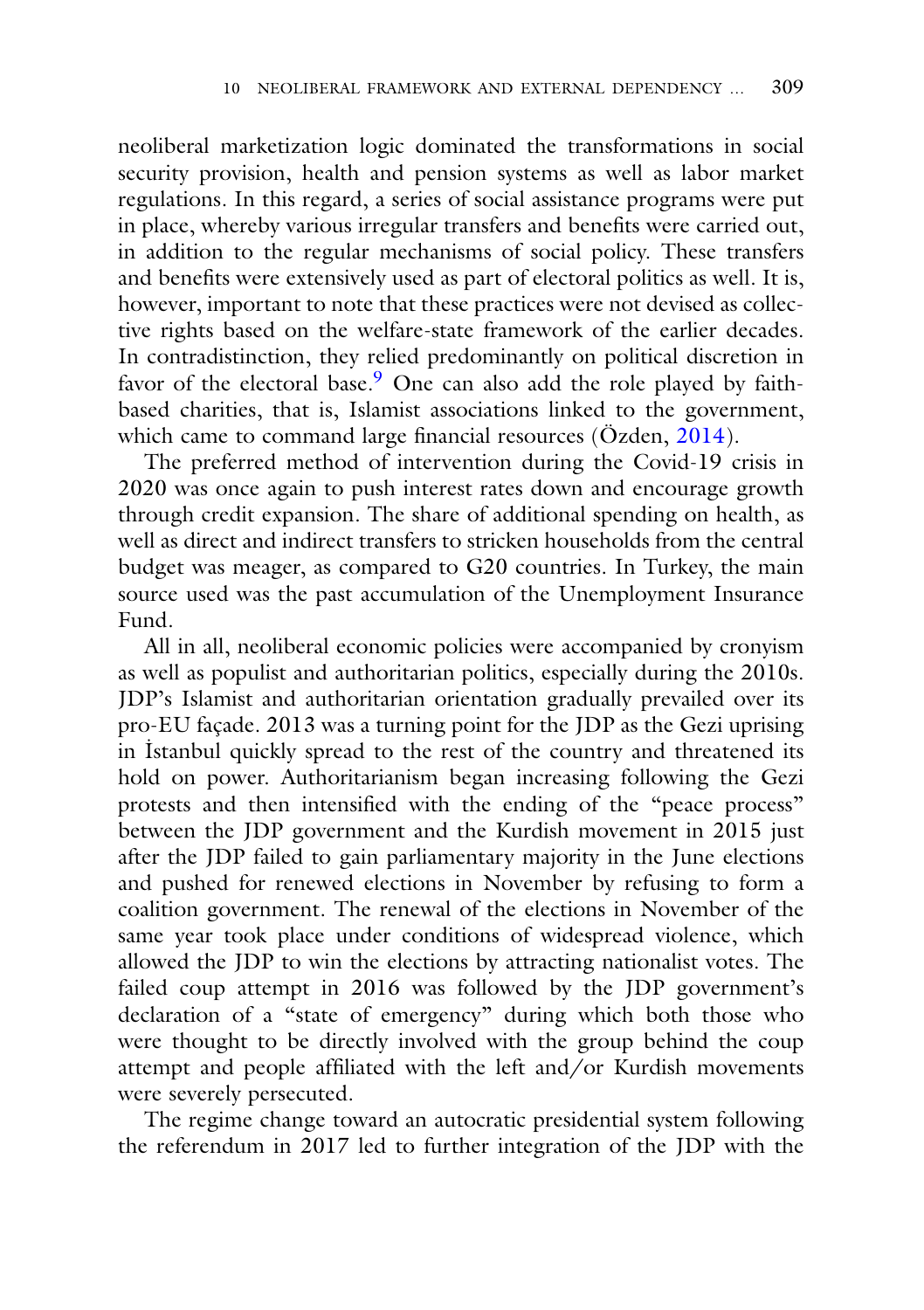state apparatus and further alignment with crony businesses. This has been an episode during which the government has shifted to "quasifascist" methods of violent suppression at times, accompanied by a shallow rhetoric of nativism and nationalism in the face of economic turmoil. While the autonomy of the central bank and regulatory authorities disappeared almost completely, the JDP lost international credibility at the same time.

As Turkey moves into the next decade of the century, the neoliberal policy framework, that is, inflation targeting and fiscal austerity, seems to have returned with a revenge. If JDP's haphazard violations of the unwritten rules of the game observed during the past three years are repeated, "punishment" via a currency crisis triggered by unsustainable current account deficits will take place. Monitoring of conventional indicators (somewhat flexibly) will be carried out by credit-rating agencies and international banks. It should be noted that the IMF's anti-austerity revisions of its conventional economic doctrine documented during the October 2020 IMF/WB meeting are essentially addressed to advanced economies. Ongoing negotiations with a number of "vulnerable emerging and developing economies" show that conventional priorities continue to prevail there.<sup>[10](#page-24-0)</sup>

Hence, any further credit-led support to the construction sector and sustaining the 5% growth target of the medium-term program are becoming increasingly more difficult. Constrained by its chronic external dependency, Turkey is probably locked within a potential growth rate of around 3% per annum in the medium term. This growth path cannot alleviate record levels of unemployment and widespread poverty prevailing in 2020.

JDP is facing a political impasse. It is confronting widespread dissatisfaction of popular classes—somewhat similar to the 2002 election when voters' reaction against the heavy austerity measures of the IMF program completely eliminated the coalition parties from the parliament. There is an additional complication: after so many years of widespread cronyism, corruption and mismanagement, the current leadership cannot afford to face the consequences of free elections. Further authoritarianism, repression and step by step moving into an Islamist-fascist regime appear as a possible option. At the time of writing this chapter, Turkey has been going through a structural economic crisis. It is yet early to predict the way the country will go through. Nonetheless, rising social discontent,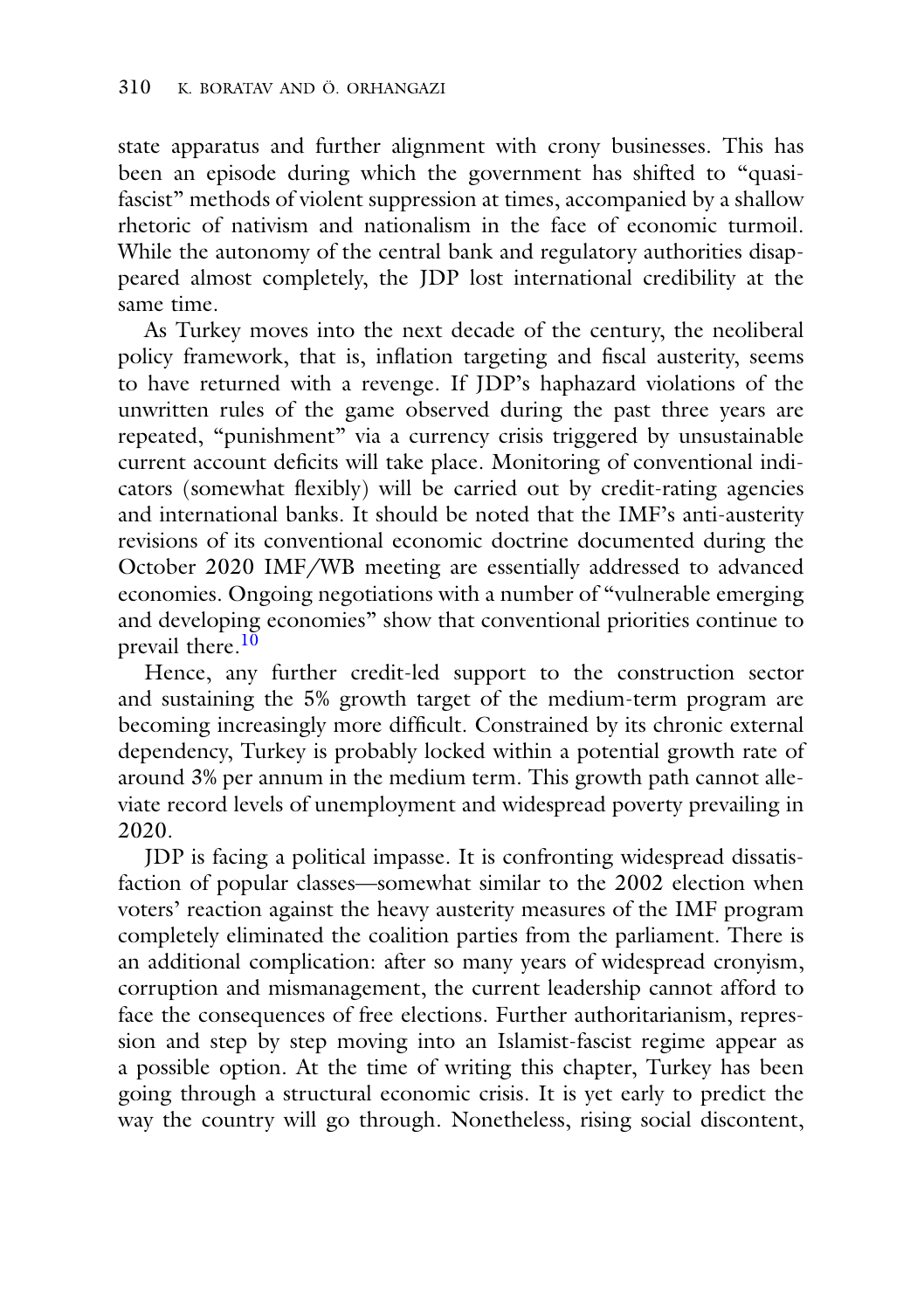sharpening contradictions within the ruling bloc and segments of capital can be expected.

## **NOTES**

- <span id="page-24-0"></span>1. The liberalization of capital movements was essentially a response to the substantial increase in public sector wages and salaries that took place in 1989. A revived trade-union activism that year spilled into the public sector and the government had to concede wage and salary increases up to 142% in nominal terms. The liberalization of the financial account provided a mechanism for financing the consequent public sector deficit (Boratav [2018:](#page-26-0) 193).
- 2. See Akyüz [\(2012,](#page-25-1) [2015\)](#page-25-0) for a detailed discussion of these mechanisms.
- 3. Bank for International Settlements' real effective exchange rate [series show a similar pattern. See:](https://www.bis.org/statistics/eer.htm) https://www.bis.org/statistics/ eer.htm
- 4. All data in this paragraph come from the balance-of-payments statistics provided by the Central Bank. The gross "investment income" outflows under the current account of the balance-ofpayments statistics.
- 5. Credit data discussed here and in the next paragraph comes from [BIS "Credit to the non-financial sector" statistics \(https://www.](https://www.bis.org/statistics/about_credit_stats.htm) bis.org/statistics/about\_credit\_stats.htm. Accessed on: December 19, 2020).
- 6. It should be noted that official methods of national accounts were changed by the Turkish Statistical Institute with the aim of bringing Turkish national accounts in line with the UN's SNA-2008 and EU's ESA-2010 frameworks. However, various aspects of the new GDP series were criticized by a wide range of economists. See, for example, Boratav et al. [\(2018\)](#page-25-6). Before the revision investment-to-GDP ratio was around 20%.
- 7. Favoritism in public–private partnership *contracts*; arbitrary and numerous revisions of legislation and regulations *on government tenders* and revisions of *urban planning* by central and local governments in favor of particular contractors and of real estate owners were the three patterns of "clientelist intervention," all closely related to the construction sector. The third pattern affects urban real estate values immediately; but is neutral in terms of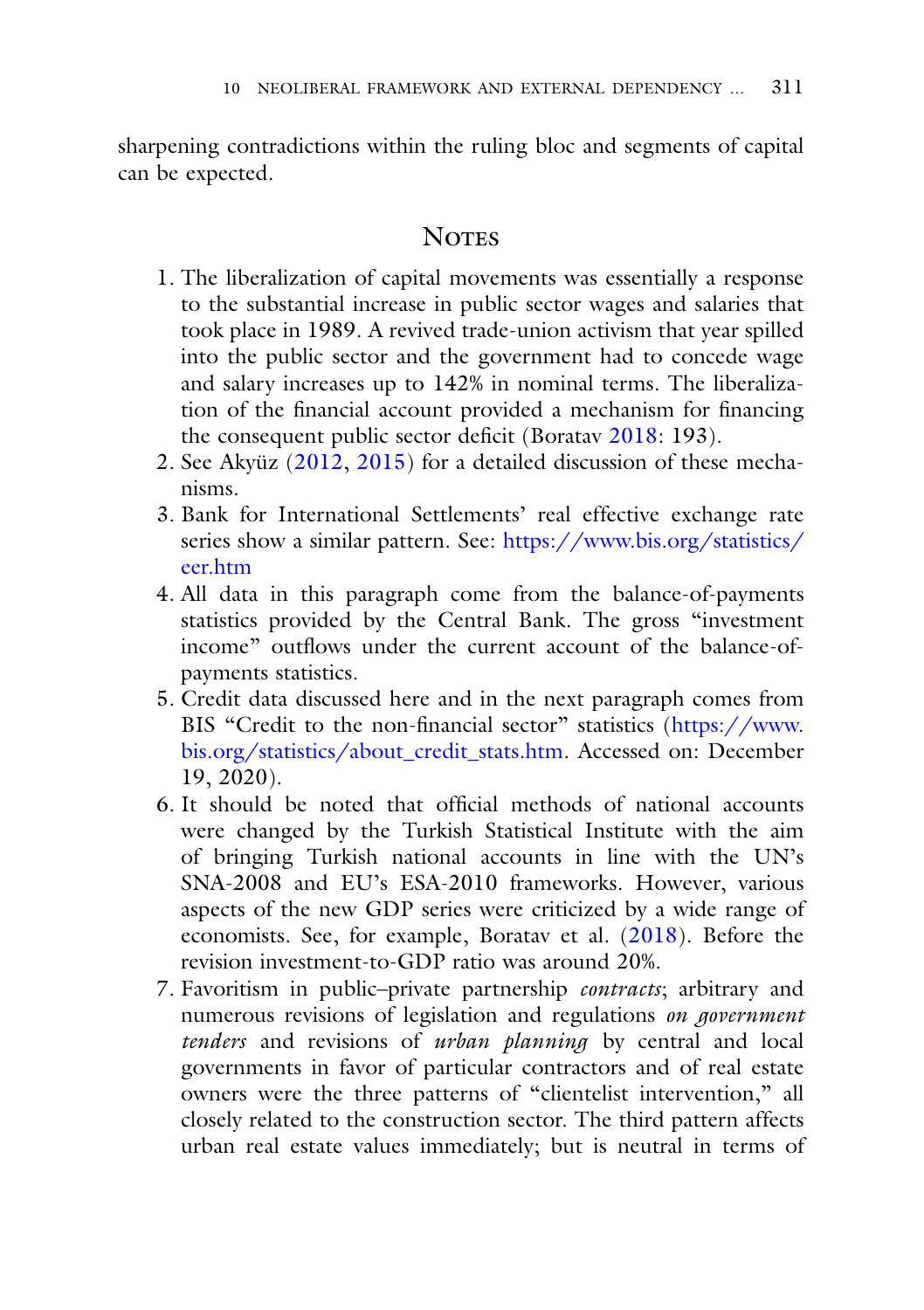income distribution in the short-run. Hence, "losers" in terms of wealth distribution can rarely emerge as an effective and oppositional pressure group.

- 8. GDP series before the 2016 revision is used.
- 9. For detailed investigations on these points, see, for example, Akça et al. [\(2014\)](#page-25-7), Akçay [\(2018\)](#page-25-8), Akçay and Güngen [\(2019\)](#page-25-9), Buğra [\(2020\)](#page-26-15), Yentürk [\(2018a;](#page-27-10) [2018b\)](#page-27-11), Eder [\(2010\)](#page-26-16), Powell and Yörük [\(2017\)](#page-27-12), and Adaman et al. [\(2019\)](#page-25-10).
- 10. For country examples, see Boratav [\(2020\)](#page-26-17).

#### **REFERENCES**

- <span id="page-25-10"></span>Adaman, F., Arsel, M., & Akbulut, B. (2019). Neoliberal developmentalism, authoritarian populism, and extractivism in the countryside: The soma mining disaster in Turkey. *The Journal of Peasant Studies, 46*(3), 514–536.
- <span id="page-25-7"></span>Akça, ˙ I, Bekmen, A., & Özden, B. A. (2014). *Turkey reframed: Constituting neoliberal hegemony*. Pluto Press.
- <span id="page-25-8"></span>Akçay, Ü. (2018). Neoliberal populism in Turkey and its crisis. IPE Berlin Working Paper No. 100/2018. Institute for International Political Economy.
- <span id="page-25-9"></span>Akçay, Ü., & Güngen, A. R. (2019). The making of Turkey's 2018–2019 economic crisis. IPE Berlin Working Paper No. 120/2019. Institute for International Political Economy.
- <span id="page-25-1"></span>Akyüz, Y. (2012). *The financial crisis and the global south: A development perspective*. Pluto Press.
- <span id="page-25-0"></span>Akyüz, Y. (2015). Internationalization of finance and changing vulnerabilities in emerging and developing economies. *South Center Research Papers* 2015/60.
- <span id="page-25-5"></span>Bağımsız Sosyal Bilimciler. (2015). *AKP'li Yıllarda Emeğin Durumu* (The State of Labor in the JDP years). Yordam.
- <span id="page-25-3"></span>Bakır, E., Özçelik, E., Özmen E., & Taşıran, A. C. (2017). Türkiye'de erken sanayisizleşme. In M. Koyuncu, H. Mıhcı, & A. E. Yeldan (Eds.), *Geçmişten* Geleceğe Türkiye Ekonomisi. İletişim.
- <span id="page-25-4"></span>Balaban, O. (2012). The negative effects of construction boom on urban planning and environment in Turkey: Unraveling the role of the public sector. *Habitat International, 36*, 26–35.
- <span id="page-25-2"></span>Başçı, E. (2015). Ekonomik Gelişmeler. https://www.tcmb.gov.tr/wps/wcm/ [connect/b2a7648f-6683-46e7-b033-f0dcf6b95565/TCMB\\_ErdemBasci\\_](https://www.tcmb.gov.tr/wps/wcm/connect/b2a7648f-6683-46e7-b033-f0dcf6b95565/TCMB_ErdemBasci_Cumhurbaskanlik.pdf%3FMOD%3DAJPERES) Cumhurbaskanlik.pdf?MOD=AJPERES. Accessed January 11 2020.
- <span id="page-25-6"></span>Boratav, K., Bulutay, T., Ege, Y., Türel, O., Türeli, R. A., & Uygur, E. (2018). Yeni Ulusal Gelir Serileri Üzerine Gözlem ve De˘gerlendirmeler. *Ekonomi TEK, 7* (2), 61–70.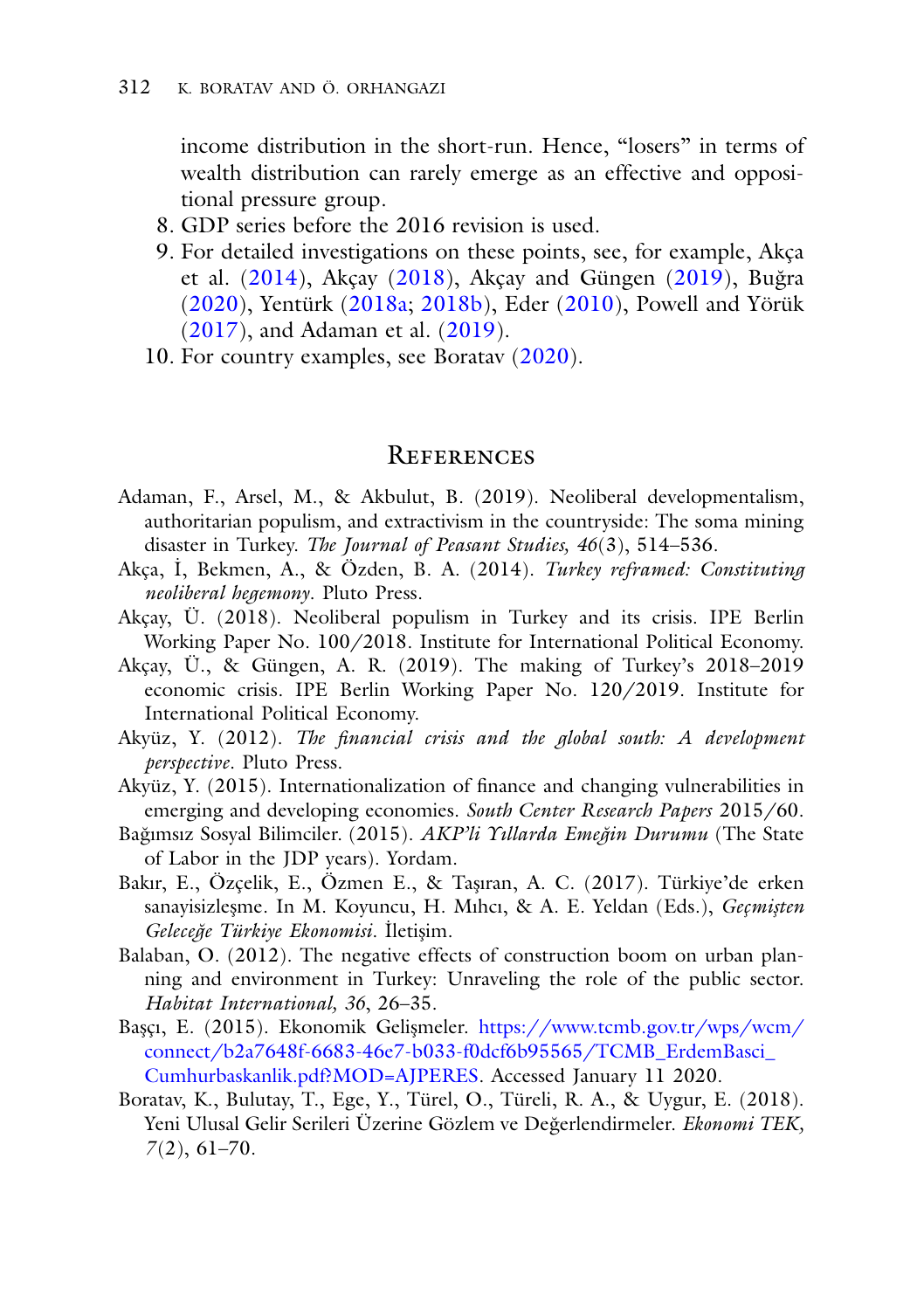- <span id="page-26-12"></span>Boratav, K. (2017). "Türkiye'de Sınıfsal Bölüşüm Göstergeleri, 2003-2014" (Class-based distribution indicators in Turkey, 2003–2014). In A. Makal, & A. Çelik (Eds.), *Zor Zamanlarda Emek* (*Labor in Difficult Times*)*,* pp.7–36. ˙ Imge.
- <span id="page-26-0"></span>Boratav, K. (2018). *Türkiye İktisat Tarihi (Economic History of Turkey).* İmge.
- <span id="page-26-17"></span>Boratav, K. (2020). "Ekim 2020'de IMF'nin İki Yüzü" (Two faces of the IMF in October 2020) *Sol Haber,* October 23, 2020.
- <span id="page-26-15"></span>Buğra, A. (2020). Politics of social policy in a late industrializing country: The case of Turkey. *Development and Change, 51*(2), 442–462.
- <span id="page-26-3"></span>Caldentey, E. B. (2017). Quantitative Easing (QE), Changes in global liquidity, and financial instability. *International Journal of Political Economy, 46*(2–3), 91–112.
- <span id="page-26-9"></span>CBRT. (2018). Financial Stability Report 2018–1.
- <span id="page-26-8"></span>Çavuşoğlu, E., & Strutz, J. (2014). "We'll come and demolish your house!" The role of spatial (re)production in the neoliberal hegemonic politics of Turkey. In ˙ I Akça, A. Bekmen, & B. A. Özden (Eds.), *Turkey reframed: Constituting neoliberal hegemony* (pp. 141–154). Pluto Press.
- <span id="page-26-11"></span>D˙ ISK-AR. (2021). *˙ I¸ssizlik ve ˙ Istihdamın Görünümü Raporu* (*Employment and unemployment outlook report*), January.
- <span id="page-26-16"></span>Eder, M. (2010). Retreating state? Political economy of welfare regime change in Turkey. *Middle East Law and Governance, 2*(2), 152–184.
- <span id="page-26-7"></span>Gürakar, E. Ç. (2016). *Politics of favoritism in public procurement in Turkey*. Palgrave.
- <span id="page-26-2"></span>Hein, E., Detzer, D., & Dodig, N. (2015). *The demise of finance-dominated capitalism: Explaining the financial and economic crises*. Edward Elgar.
- <span id="page-26-13"></span>Institute of International Finance. (2017). *Capital Flows to Emerging Markets,* June 5.
- <span id="page-26-14"></span>Institute of International Finance. (2020). *Global debt monitor: Sharp spike in debt ratios,* July 16.
- <span id="page-26-1"></span>IMF. (2005). IMF Country Report No. 05/412. https://www.imf.org/ext [ernal/pubs/ft/scr/2005/cr05412.pdf. Last accessed December 10 2020.](https://www.imf.org/external/pubs/ft/scr/2005/cr05412.pdf)
- <span id="page-26-6"></span>Karadam, D. Y., & Özmen, E. (2015). Teknolojik Yetkinlik ve Türkiye Dış Ticareti. *Iktisat Isletme Ve Finans, 30*(357), 9–34.
- <span id="page-26-4"></span>Orhangazi, Ö., & Yeldan, E. (2021). Re-making of the Turkish crisis. *Development and change*, forthcoming.
- <span id="page-26-10"></span>Orhangazi, Ö. (2019). "2000'li yıllarda yapısal dönüşüm ve emeğin durumu" (Structural transformation in the 2000s and the state of labor). *Çalışma Ve Toplum, 60*, 325–348.
- <span id="page-26-5"></span>Orhangazi, Ö. (2020). *Türkiye Ekonomisinin Yapısı: Sorunlar, Kırılganlıklar, Kriz Dinamikleri* (*The structure of the Turkish economy: Problems, fragilities, and crisis dynamics*). ˙ Imge.